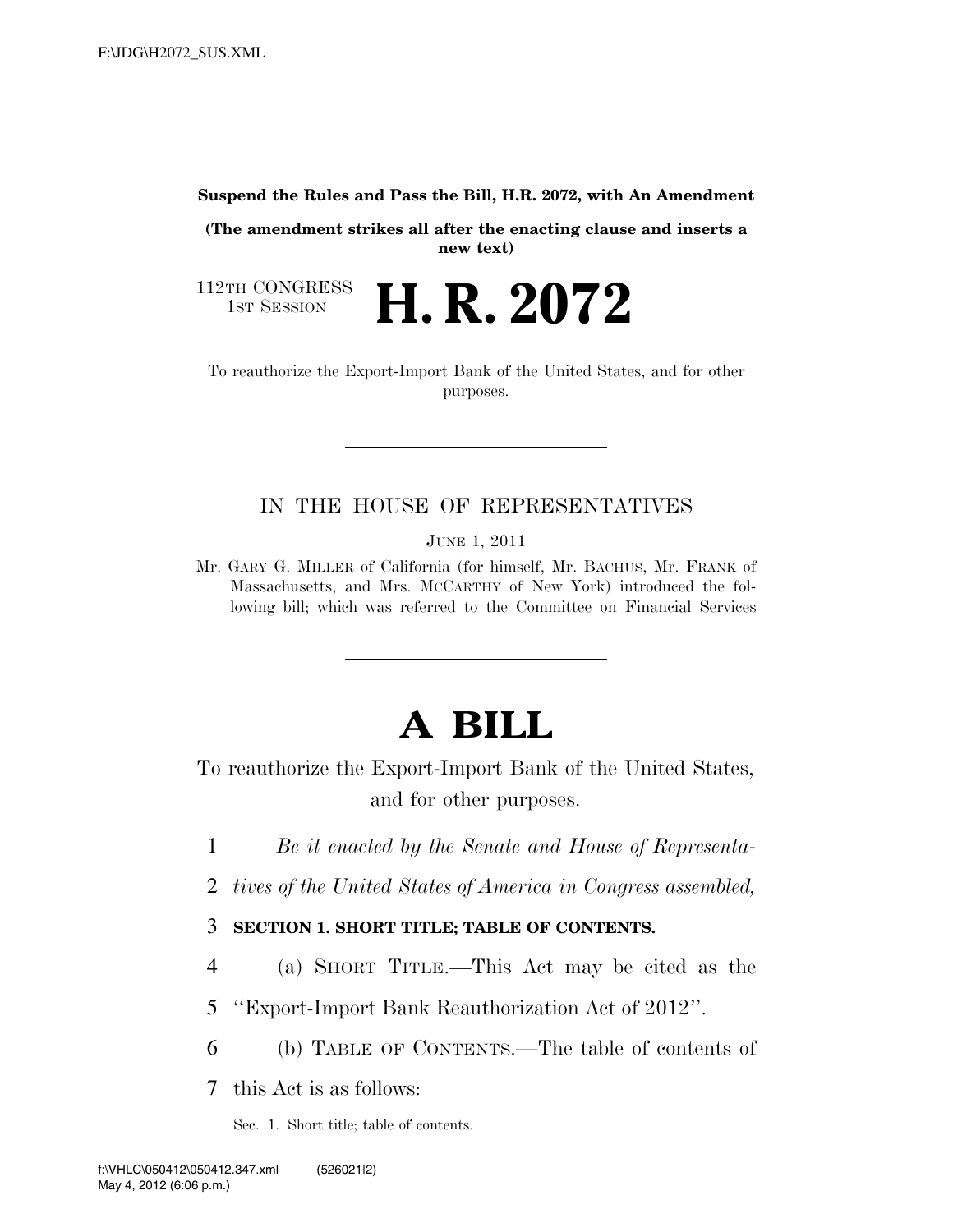- Sec. 2. Extension of authority.
- Sec. 3. Limitations on outstanding loans, guarantees, and insurance.
- Sec. 4. Export-Import Bank exposure limit business plan.
- Sec. 5. Study by the Comptroller General on the role of the Bank in the world economy and the Bank's risk management.
- Sec. 6. Monitoring of default rates on Bank financing; reports on default rates; safety and soundness review.
- Sec. 7. Improvement and clarification of due diligence standards for lender partners.
- Sec. 8. Non-subordination requirement.
- Sec. 9. Notice and comment for Bank transactions exceeding \$100,000,000.
- Sec. 10. Categorization of purpose of loans and long-term guarantees in annual report.
- Sec. 11. Negotiations to end export credit financing.
- Sec. 12. Publication of guidelines for economic impact analyses and documentation of such analyses.
- Sec. 13. Report on implementation of recommendations of the Government Accountability Office.
- Sec. 14. Examination of Bank support for small business.
- Sec. 15. Review and report on domestic content policy.
- Sec. 16. Improvement of method for calculating the effects of Bank financing on job creation and maintenance in the United States.
- Sec. 17. Periodic audits of Bank transactions.
- Sec. 18. Prohibitions on financing for certain persons involved in sanctionable activities with respect to Iran.
- Sec. 19. Use of portion of Bank surplus to update information technology systems.
- Sec. 20. Modifications relating to the advisory committee.
- Sec. 21. Financing for goods manufactured in the United States used in global textile and apparel supply chains.
- Sec. 22. Technical correction.
- Sec. 23. Sub-Saharan Africa Advisory Committee.
- Sec. 24. Dual use exports.
- Sec. 25. Effective date.

#### 1 **SEC. 2. EXTENSION OF AUTHORITY.**

- 2 Section 7 of the Export-Import Bank Act of 1945
- 3 (12 U.S.C. 635f) is amended by striking ''2011'' and in-
- 4 serting ''2014''.

#### 5 **SEC. 3. LIMITATIONS ON OUTSTANDING LOANS, GUARAN-**

- 6 **TEES, AND INSURANCE.**
- 7 Section 6(a)(2) of the Export-Import Bank Act of
- 8 1945 (12 U.S.C. 635e(a)(2)) is amended—
- 9 (1) in subparagraph  $(D)$ , by striking "and";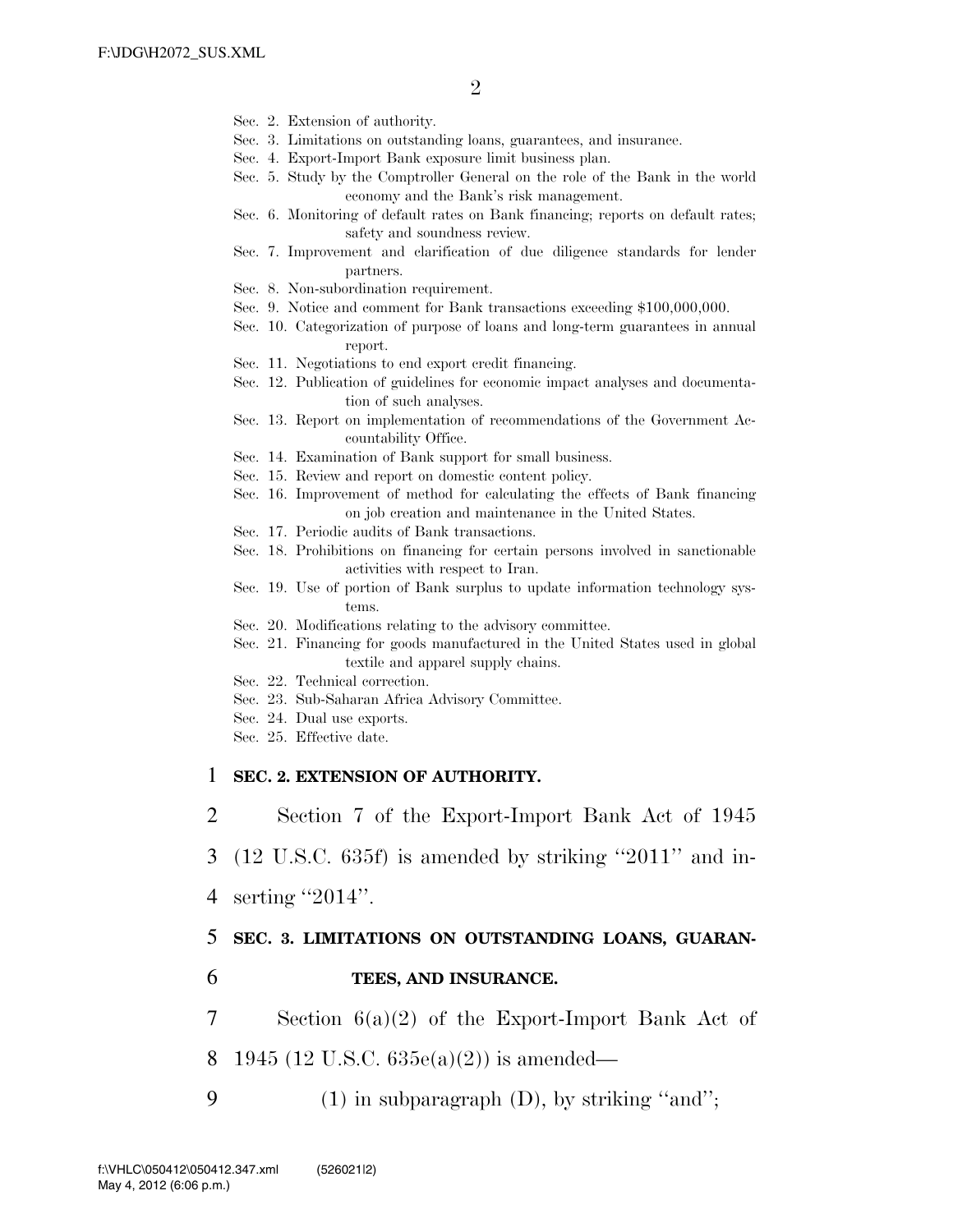| $\mathbf{1}$   | $(2)$ in subparagraph $(E)$ , by striking the comma |
|----------------|-----------------------------------------------------|
| $\overline{2}$ | at the end and inserting "; and"; and               |
| 3              | $(3)$ by adding at the end the following:           |
| $\overline{4}$ | "(F) during fiscal year $2012$ and each suc-        |
| 5              | ceeding fiscal year, $$120,000,000,000$ , except    |
| 6              | $that-$                                             |
| 7              | "(i) the applicable amount for each of              |
| 8              | fiscal years 2013 and 2014 shall be                 |
| 9              | $$130,000,000,000$ if—                              |
| 10             | $\lq\lq$ (I) the Bank has submitted a               |
| 11             | report as required by section $4(a)$ of             |
| 12             | the Export-Import Bank Reauthoriza-                 |
| 13             | tion Act of 2012; and                               |
| 14             | $\lq\lq$ (II) the rate calculated under             |
| 15             | section $8(g)(1)$ of this Act is less than          |
| 16             | 2 percent for the quarter ending with               |
| 17             | the beginning of the fiscal year, or for            |
| 18             | any quarter in the fiscal year; and                 |
| 19             | "(ii) notwithstanding clause (i), the               |
| <b>20</b>      | applicable amount for fiscal year 2014              |
| 21             | shall be $$140,000,000,000$ if—                     |
| 22             | $\lq\lq$ (I) the rate calculated under              |
| 23             | section $8(g)(1)$ of this Act is less than          |
| 24             | 2 percent for the quarter ending with               |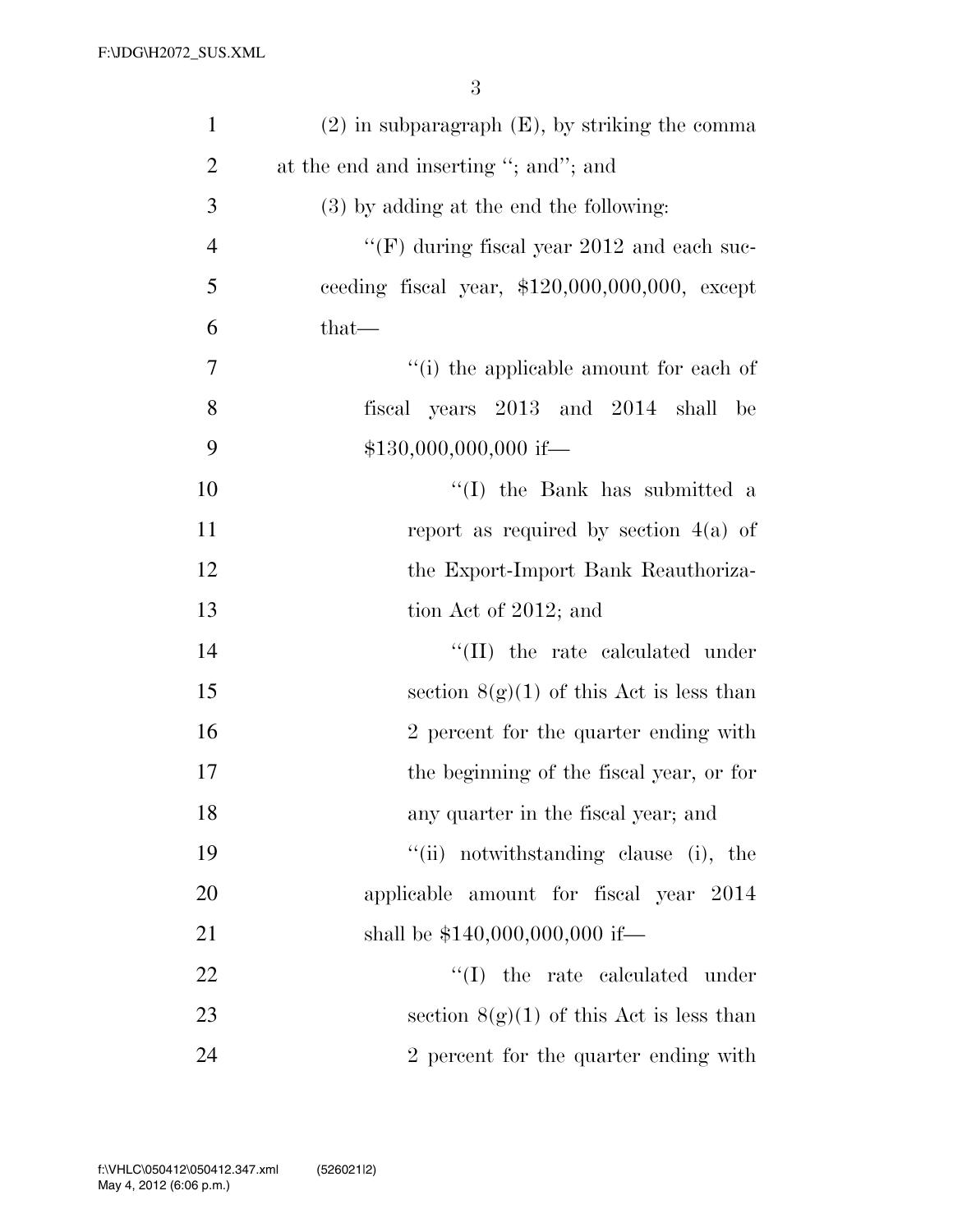| $\mathbf{1}$   | the beginning of the fiscal year, or for                |
|----------------|---------------------------------------------------------|
| $\overline{2}$ | any quarter in the fiscal year; and                     |
| 3              | "(II) the Bank has submitted a                          |
| $\overline{4}$ | report as required by subsection (b) of                 |
| 5              | section 5 of the Export-Import Bank                     |
| 6              | Reauthorization Act of 2012, except                     |
| 7              | that the preceding provisions of this                   |
| 8              | subclause shall not apply if the Comp-                  |
| 9              | troller General has not submitted the                   |
| 10             | report required by subsection (a) of                    |
| 11             | such section 5 on or before July 1,                     |
| 12             | $2013$ ; and                                            |
| 13             | "(III) the Secretary of the Treas-                      |
| 14             | ury has submitted the reports re-                       |
| 15             | quired by section $11(b)$ of the Export-                |
| 16             | Import Bank Reauthorization Act of                      |
| 17             | 2012."                                                  |
| 18             | SEC. 4. EXPORT-IMPORT BANK EXPOSURE LIMIT BUSINESS      |
| 19             | PLAN.                                                   |
| 20             | (a) IN GENERAL.—Not later than September 30,            |
| 21             | 2012, the Export-Import Bank of the United States shall |
| 22             | submit to the Congress and the Comptroller General a    |
| 23             | written report that contains the following:             |
| 24             | $(1)$ A business plan that—                             |
|                |                                                         |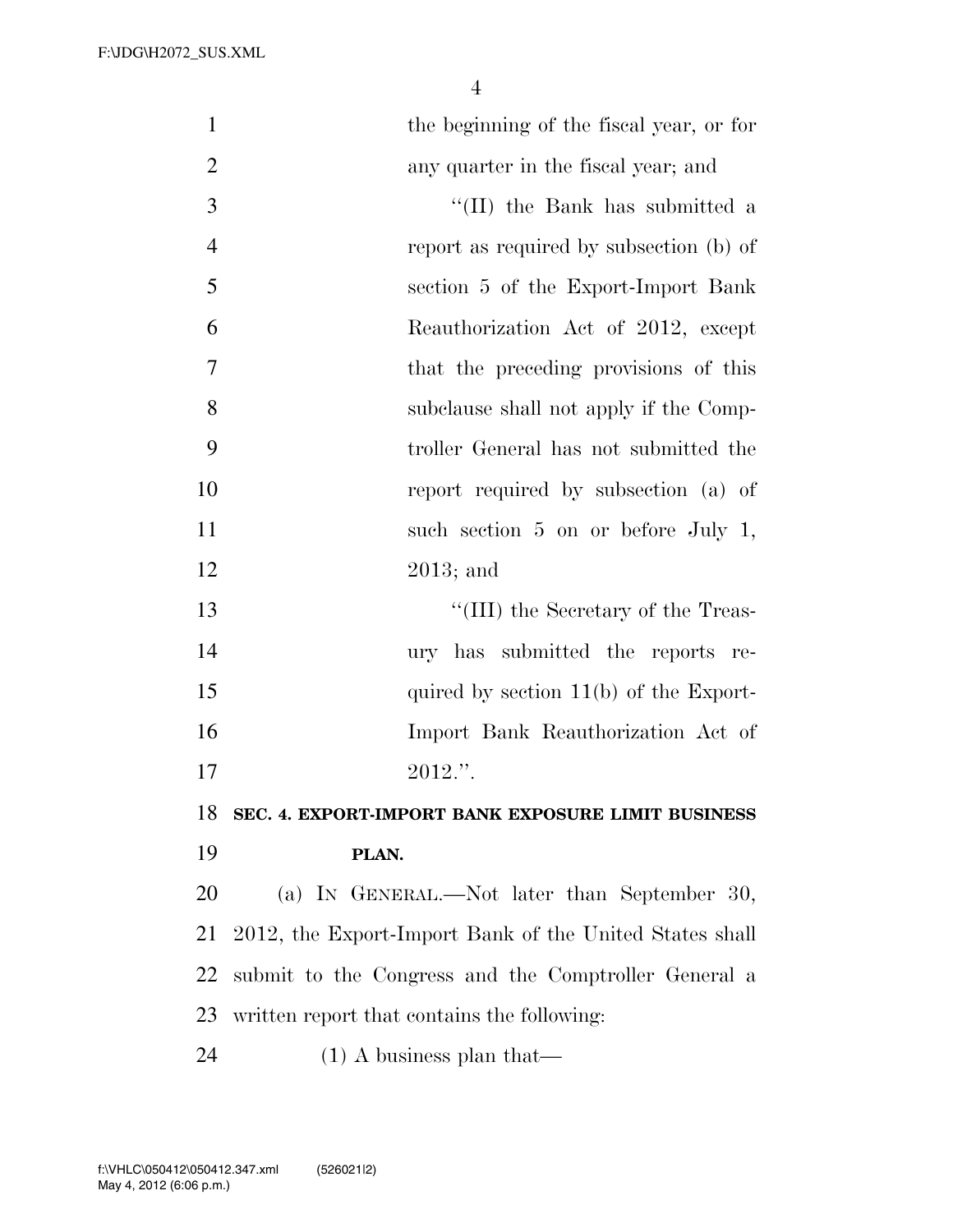| $\mathbf{1}$   | (A) includes an estimate by the Bank of                |
|----------------|--------------------------------------------------------|
| $\overline{2}$ | the appropriate exposure limits of the Bank for        |
| 3              | 2012, 2013, and 2014;                                  |
| $\overline{4}$ | (B) justifies the estimate; and                        |
| 5              | (C) estimates any anticipated growth of                |
| 6              | the Bank for 2012, 2013, and $2014-$                   |
| 7              | (i) by industry sector;                                |
| $8\,$          | (ii) by whether the products involved                  |
| 9              | are short-term loans, medium-term loans,               |
| 10             | long-term loans, insurance, medium-term                |
| 11             | guarantees, or long-term guarantees; and               |
| 12             | (iii) by key market.                                   |
| 13             | $(2)$ An analysis of the potential for increased or    |
| 14             | decreased risk of loss to the Bank as a result of the  |
| 15             | estimated exposure limit, including an analysis of in- |
| 16             | creased or decreased risks associated with changes     |
| 17             | in the composition of Bank exposure, by industry       |
| 18             | sector, by product offered, and by key market.         |
| 19             | (3) An analysis of the ability of the Bank to          |
| 20             | meet its small business and sub-Saharan Africa         |
| 21             | mandates and comply with its carbon policy mandate     |
| 22             | under the proposed exposure limit, and an analysis     |
| 23             | of any increased or decreased risk of loss associated  |
| 24             | with meeting or complying with the mandates under      |
| 25             | the proposed exposure limit.                           |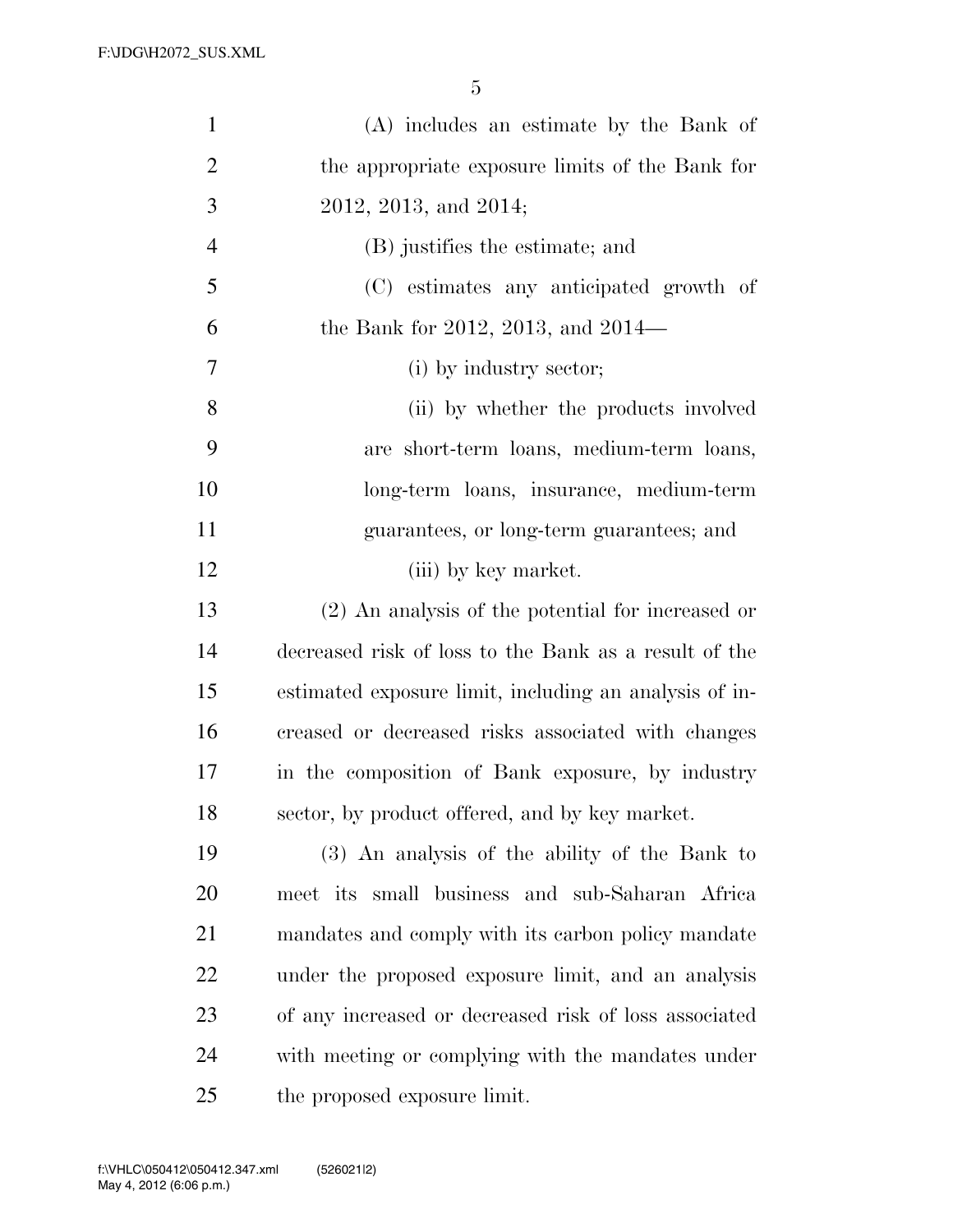(4) An analysis of the adequacy of the re- sources of the Bank to effectively process, approve, and monitor authorizations, including the conducting of required economic impact analysis, under the pro-posed exposure limit.

 (b) GAO REVIEW OF REPORT AND BUSINESS PLAN.—Not later than June 1, 2013, the Comptroller General shall submit to the Congress a written analysis of the report and business plan submitted under sub- section (a), which shall include such recommendations with respect to the report and business plan as the Comp-troller General deems appropriate.

# **SEC. 5. STUDY BY THE COMPTROLLER GENERAL ON THE**

## **ROLE OF THE BANK IN THE WORLD ECON-OMY AND THE BANK'S RISK MANAGEMENT.**

 (a) IN GENERAL.—Within 10 months after the date of the enactment of this Act, the Comptroller General of the United States shall complete and submit to the Ex- port-Import Bank of the United States, the Committee on Banking, Housing, and Urban Affairs of the Senate and the Committee on Financial Services of the House of Rep-resentatives a report which—

(1) evaluates—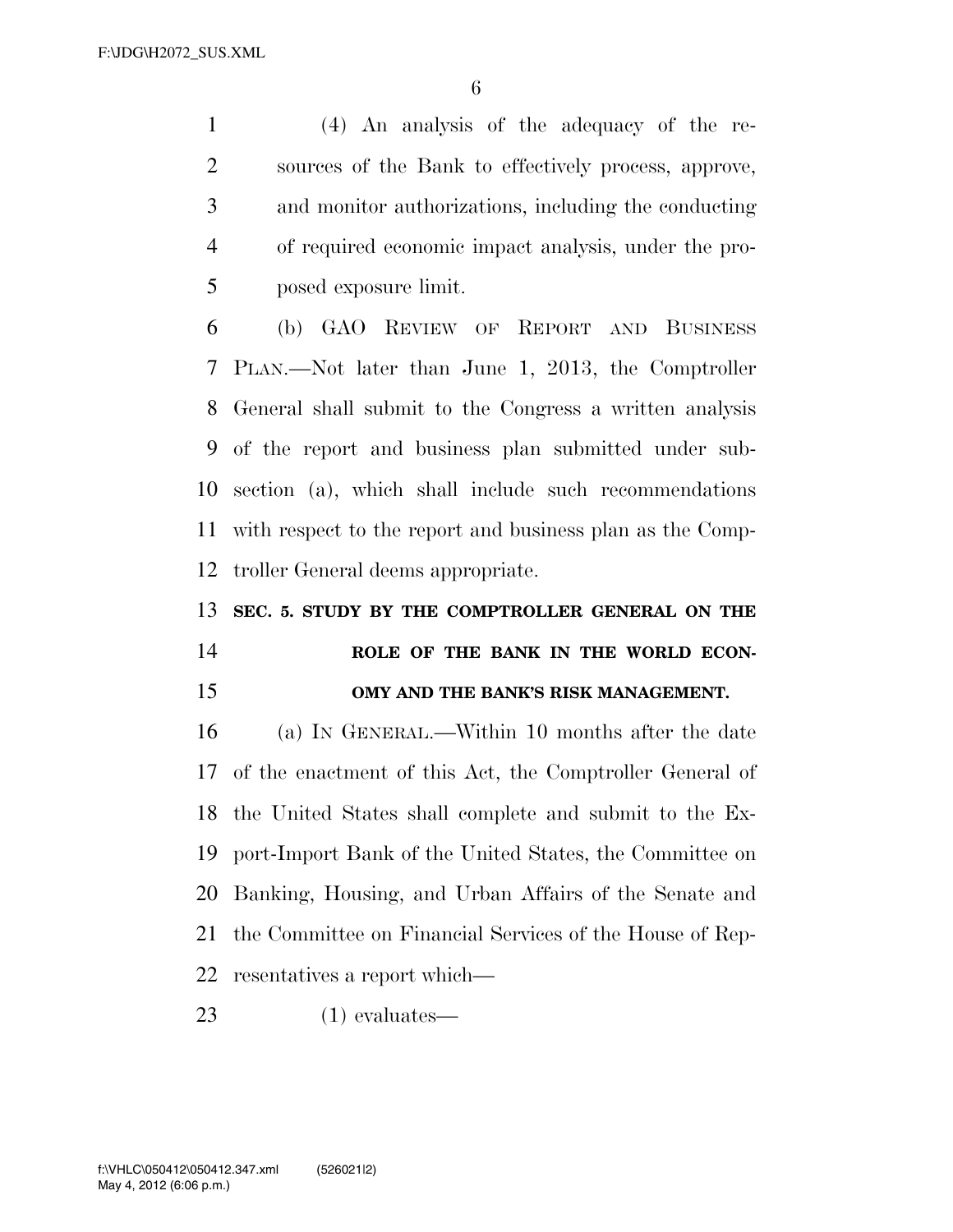| $\mathbf{1}$   | $(A)$ the history of the rate of growth of the |
|----------------|------------------------------------------------|
| $\overline{2}$ | Bank, and its causes, with specific consider-  |
| 3              | ation given to-                                |
| $\overline{4}$ | (i) the capital market conditions for          |
| 5              | export financing;                              |
| 6              | (ii) increased competition from foreign        |
| 7              | export credit agencies;                        |
| 8              | (iii) the rate of growth of the Bank           |
| 9              | from 2008 to the present;                      |
| 10             | (B) the effectiveness of the Bank's risk       |
| 11             | management, including—                         |
| 12             | (i) potential for losses from each of          |
| 13             | the products offered by the Bank; and          |
| 14             | the overall risk of the Bank's<br>(ii)         |
| 15             | portfolio, taking into account—                |
| 16             | $(I)$ market risk;                             |
| 17             | $(II)$ credit risk;                            |
| 18             | (III) political risk;                          |
| 19             | (IV) industry-concentration risk;              |
| 20             | (V)<br>geographic-concentration                |
| 21             | risk;                                          |
| 22             | (VI) obligor-concentration risk;               |
| 23             | and                                            |
| 24             | (VII) foreign-currency risk;                   |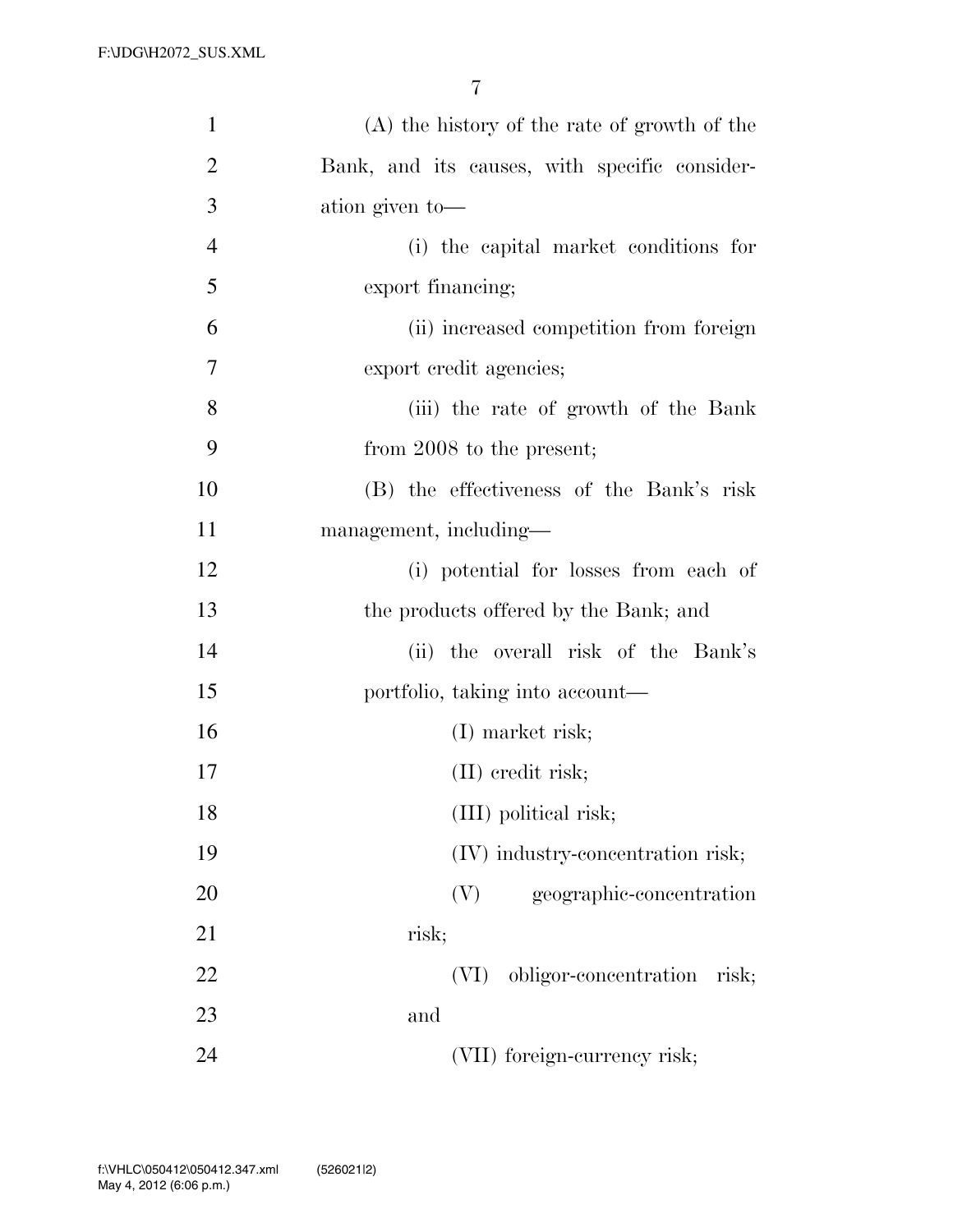F:\JDG\H2072\_SUS.XML

 (C) the Bank's use of historical default and recovery rates to calculate future program costs, taking into consideration cost estimates determined under the Federal Credit Reform Act of 1990 (2 U.S.C. 661 et seq.) and whether discount rates applied to cost estimates should 7 reflect the risks described in subparagraph (B); (D) the fees charged by the Bank for the products the Bank offers, whether the Bank's fees properly reflect the risks described in sub-11 paragraph (B), and how the fees are affected by United States participation in international agreements; and (E) whether the Bank's loan loss reserves policy is sufficient to cover the risks described in subparagraph (B); and (2) makes appropriate recommendations with respect to the matters so evaluated. (b) RECOMMENDATIONS AND REPORT BY THE BANK.—Not later than 120 days after the Bank receives

 the report, the Bank shall submit to the Congress a report on the implementation of recommendations included in the report so received. If the Bank does not adopt the rec- ommendations, the Bank shall include in its report an ex-planation of why the Bank has not done so.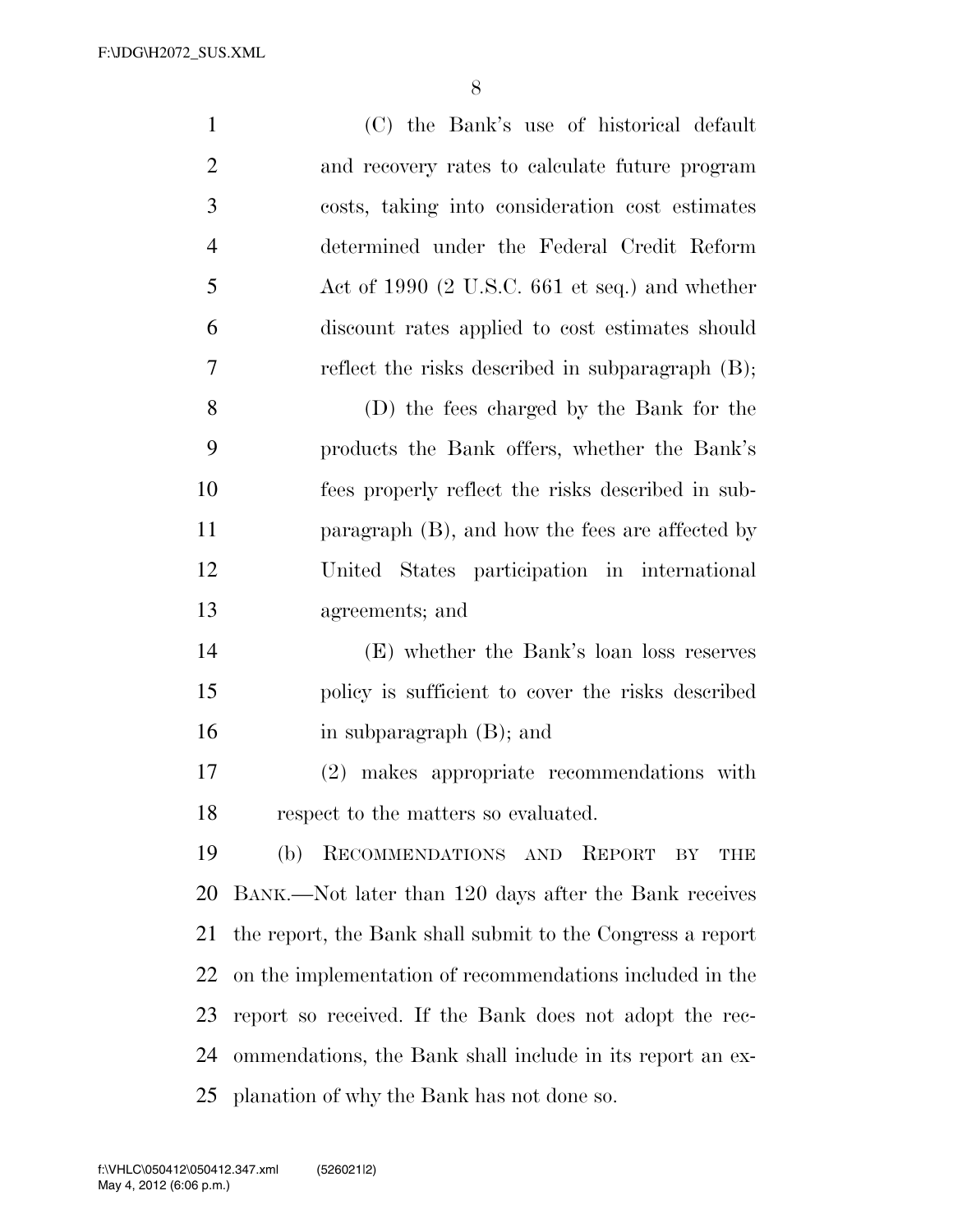## **SEC. 6. MONITORING OF DEFAULT RATES ON BANK FI- NANCING; REPORTS ON DEFAULT RATES; SAFETY AND SOUNDNESS REVIEW.**

 Section 8 of the Export-Import Bank Act of 1945 (12 U.S.C. 635g) is amended by adding at the end the following:

 "(g) MONITORING OF DEFAULT RATES ON BANK FI- NANCING; REPORTS ON DEFAULT RATES; SAFETY AND SOUNDNESS REVIEW.—

 ''(1) MONITORING OF DEFAULT RATES.—Not less frequently than quarterly, the Bank shall cal- culate the rate at which the entities to which the Bank has provided short-, medium-, or long-term fi- nancing are in default on a payment obligation under the financing, by dividing the total amount of 16 the required payments that are overdue by the total amount of the financing involved.

18 "(2) ADDITIONAL CALCULATION BY TYPE OF PRODUCT, BY KEY MARKET, AND BY INDUSTRY SEC- TOR; REPORT TO CONGRESS.—In addition, the Bank shall, not less frequently than quarterly—

 $\langle (A) \rangle$  calculate the rate of default—  $\frac{1}{1}$  with respect to whether the prod- ucts involved are short-term loans, me-dium-term loans, long-term loans, insur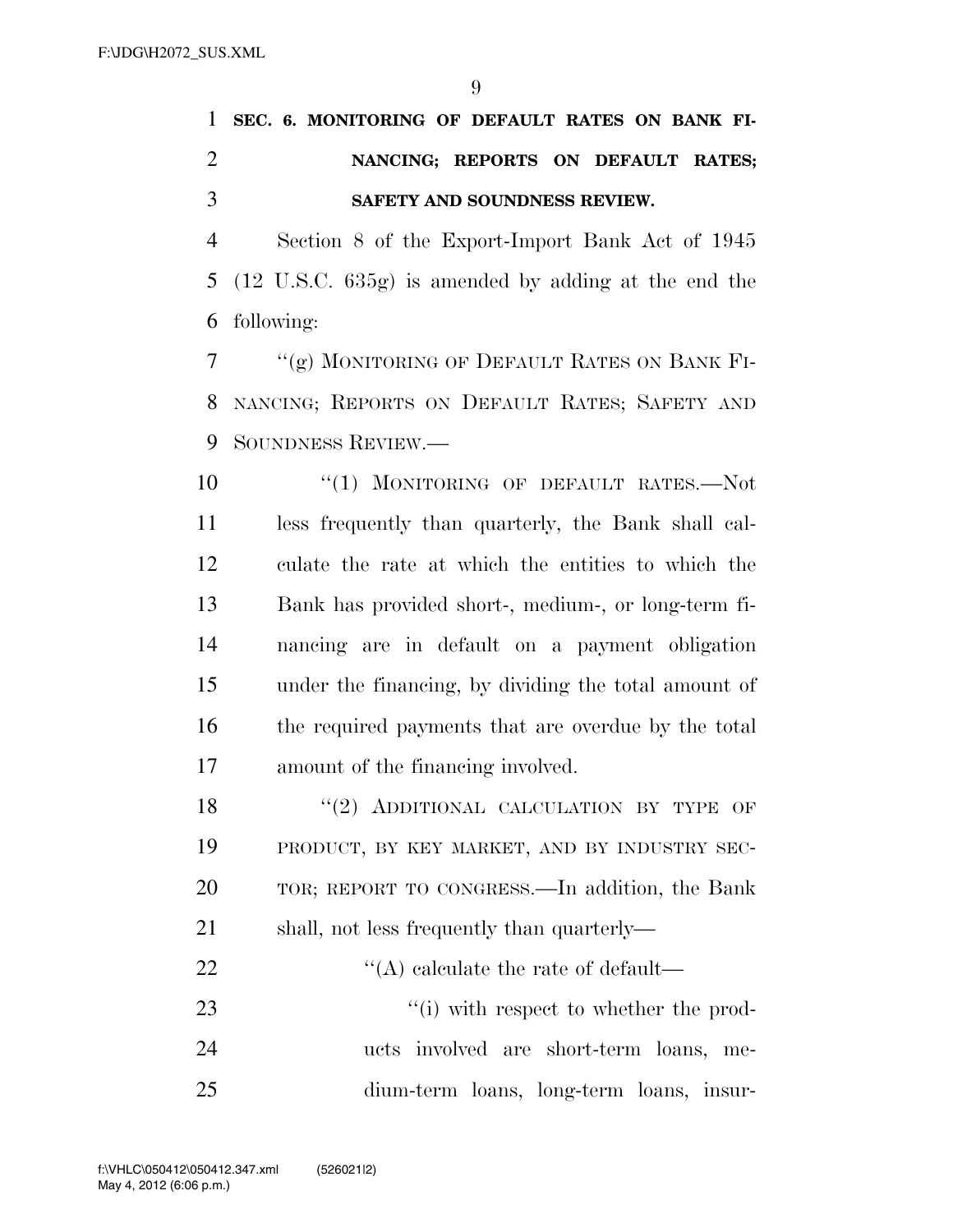F:\JDG\H2072\_SUS.XML

| $\mathbf{1}$   | ance, medium-term guarantees, or long-                |
|----------------|-------------------------------------------------------|
| $\overline{2}$ | term guarantees;                                      |
| 3              | "(ii) with respect to each key market                 |
| $\overline{4}$ | involved; and                                         |
| 5              | "(iii) with respect to each industry                  |
| 6              | sector involved; and                                  |
| $\overline{7}$ | $\lq\lq$ submit to the Committee on Banking,          |
| 8              | Housing, and Urban Affairs of the Senate and          |
| 9              | the Committee on Financial Services of the            |
| 10             | House of Representatives a report on each such        |
| 11             | rate and any information the Bank deems rel-          |
| 12             | evant.                                                |
| 13             | "(3) REPORT ON CAUSES OF DEFAULT RATE;                |
| 14             | PLAN TO REDUCE DEFAULT RATE.—Within 45 days           |
| 15             | after a rate calculated under paragraph (1) equals    |
| 16             | or exceeds 2 percent, the Bank shall submit to the    |
| 17             | Congress a written report that explains the cir-      |
| 18             | cumstances that have caused the default rate to be    |
| 19             | at least 2 percent, and includes a plan to reduce the |
| 20             | default rate to less than 2 percent.                  |
| 21             | "(4) PLAN CONTENTS.—The plan referred to in           |
| 22             | paragraph $(3)$ shall—                                |
| 23             | "(A) provide a detailed explanation of the            |
| 24             | processes and controls by which the Bank mon-         |
| 25             | itors and tracks outstanding loans;                   |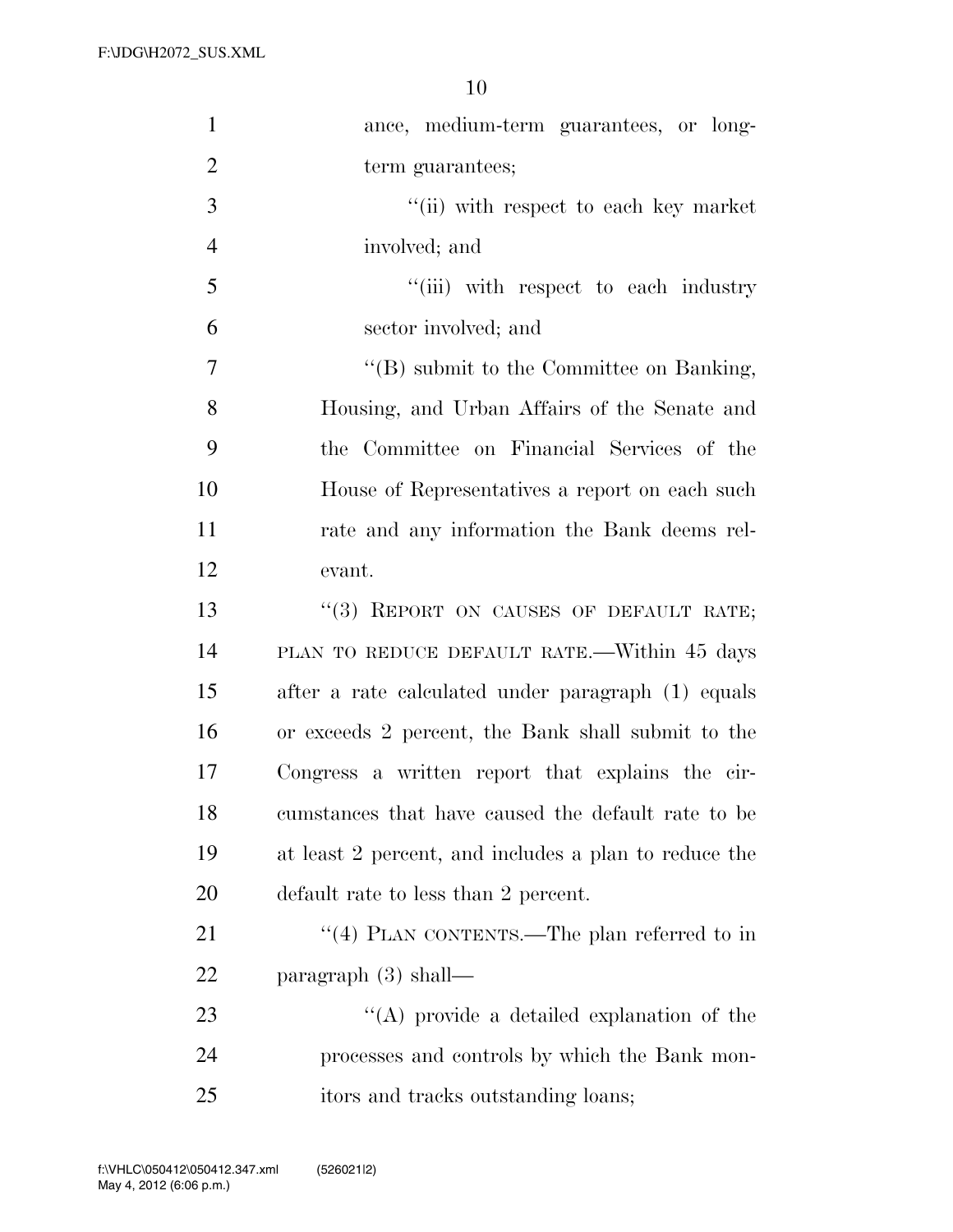F:\JDG\H2072\_SUS.XML

| $\mathbf{1}$   | "(B) detail specific planned actions, includ-        |
|----------------|------------------------------------------------------|
| $\overline{2}$ | ing a time frame for completing the actions, to      |
| 3              | reduce the default rate described in paragraph       |
| $\overline{4}$ | $(1)$ to less than 2 percent.                        |
| 5              | "(5) MONTHLY REPORTS REQUIRED WHILE DE-              |
| 6              | FAULT RATE IS AT LEAST 2 PERCENT.—For so long        |
| 7              | as the default rate calculated under paragraph $(1)$ |
| 8              | is at least 2 percent, the Bank shall submit monthly |
| 9              | reports to the Congress describing the specific ac-  |
| 10             | tions taken during such period to reduce the default |
| 11             | rate.                                                |
| 12             | $\cdot\cdot$ (6) SAFETY AND SOUNDNESS REVIEW.—If the |
| 13             | default rate calculated under paragraph (1) remains  |
| 14             | above 2 percent for a period of 6 months, the Sec-   |
| 15             | retary of the Treasury shall provide for an inde-    |
| 16             | pendent third party to—                              |
| 17             | $\lq\lq$ conduct a review of the loan pro-           |
| 18             | grams and funds of the Bank, which shall de-         |
| 19             | termine-                                             |
| 20             | "(i) the financial safety and sound-                 |
| 21             | ness of the programs and funds; and                  |
| 22             | "(ii) the extent of loan loss reserves               |
| 23             | and capital adequacy of the programs and             |
| 24             | funds; and                                           |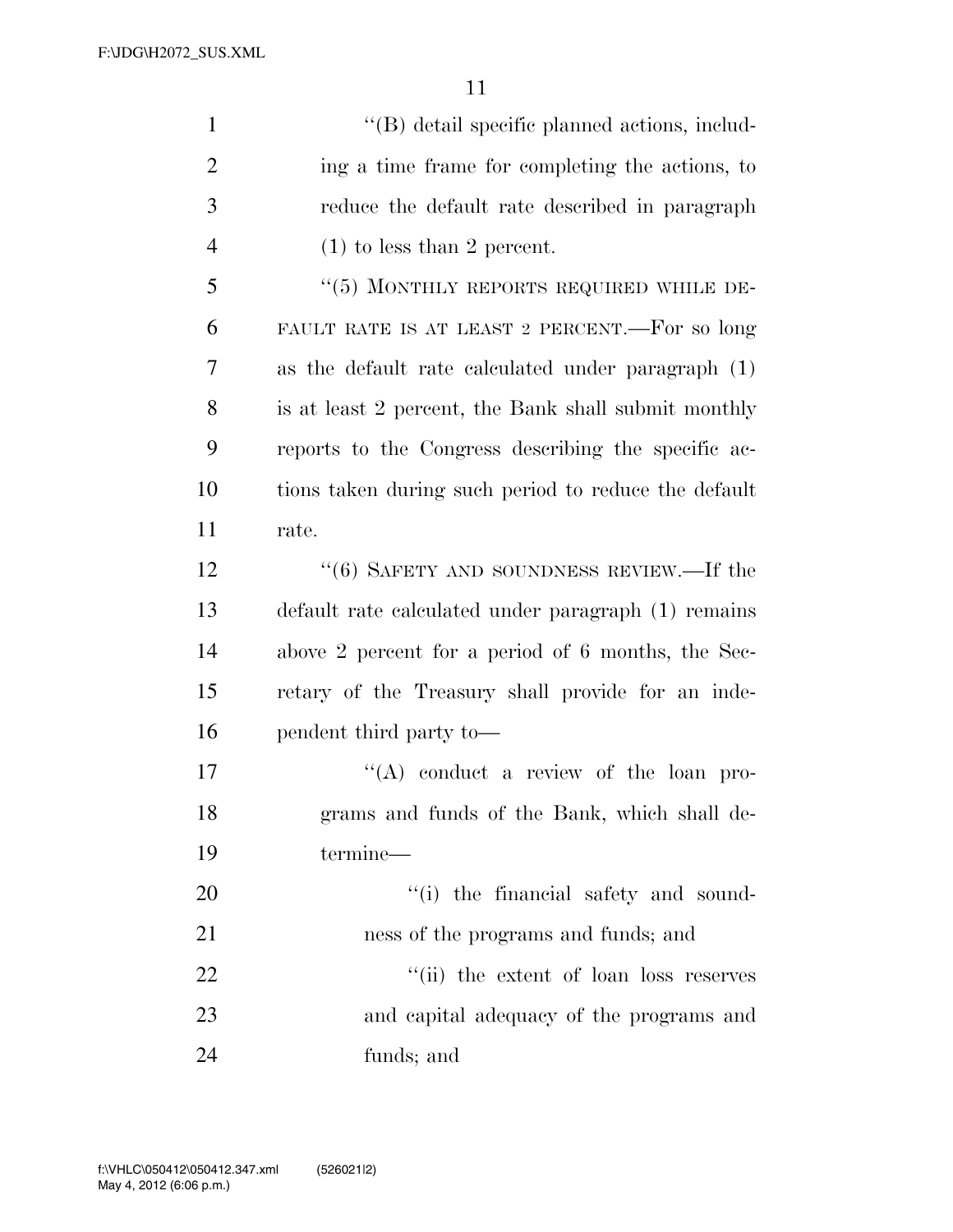| $\mathbf{1}$   | "(B) submit to the Secretary, within 60                     |
|----------------|-------------------------------------------------------------|
| $\overline{2}$ | days after the end of the 6-month period, a re-             |
| 3              | port that—                                                  |
| $\overline{4}$ | "(i) describes the methodology and                          |
| 5              | standards used to conduct the review re-                    |
| 6              | quired by subparagraph $(A)$ ;                              |
| 7              | "(ii) sets forth the results and find-                      |
| 8              | ings of the review, including the extent of                 |
| 9              | loan loss reserves and capital adequacy of                  |
| 10             | the programs and funds of the Bank; and                     |
| 11             | "(iii) includes recommendations<br>re-                      |
| 12             | garding restoring the reserves and capital                  |
| 13             | to maintain the programs and funds in a                     |
| 14             | safe and sound condition.".                                 |
| 15             | SEC. 7. IMPROVEMENT AND CLARIFICATION OF DUE DILI-          |
| 16             | GENCE STANDARDS FOR LENDER PARTNERS.                        |
| 17             | Section 2 of the Export-Import Bank Act of 1945             |
|                | 18 (12 U.S.C. 635) is amended by adding at the end the fol- |
| 19             | lowing:                                                     |
| 20             | ``(i)<br>DUE DILIGENCE STANDARDS FOR LENDER                 |
| 21             | PARTNERS.—The Bank shall set due diligence standards        |
| 22             | for its lender partners and participants, which should be   |
| 23             | applied across all programs consistently. To minimize or    |
| 24             | prevent fraudulent activity, the Bank should require all    |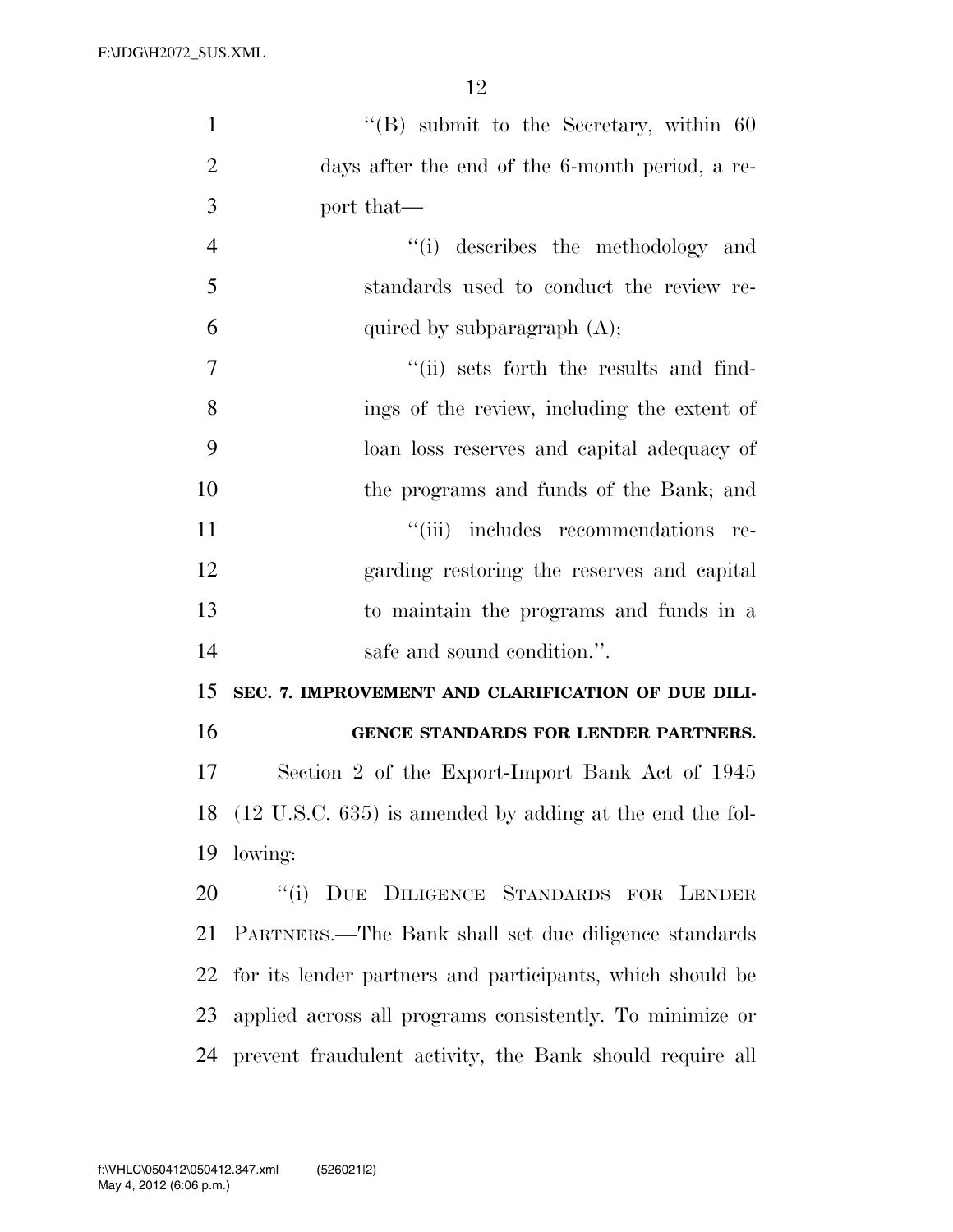delegated lenders to implement 'Know your customer prac-tices'.''.

#### **SEC. 8. NON-SUBORDINATION REQUIREMENT.**

 Section 2 of the Export-Import Bank Act of 1945 (12 U.S.C. 635), as amended by section 7 of this Act, is amended by adding at the end the following:

 ''(j) NON-SUBORDINATION REQUIREMENT.—In en- tering into financing contracts, the Bank shall seek a cred- itor status which is not subordinate to that of all other creditors, in order to reduce the risk to, and enhance re-coveries for, the Bank.''.

### **SEC. 9. NOTICE AND COMMENT FOR BANK TRANSACTIONS EXCEEDING \$100,000,000.**

 (a) IN GENERAL.—Section 3(c) of the Export-Import Bank Act of 1945 (12 U.S.C. 635a(c)) is amended by add-ing at the end the following:

17 "(10) NOTICE AND COMMENT REQUIRE-MENTS.—

19 "(A) In GENERAL.—Before any meeting of the Board for final consideration of a long-term transaction the value of which exceeds \$100,000,000, and concurrent with any state- ment required to be submitted under section  $24 \t2(b)(3)$  with respect to the transaction, the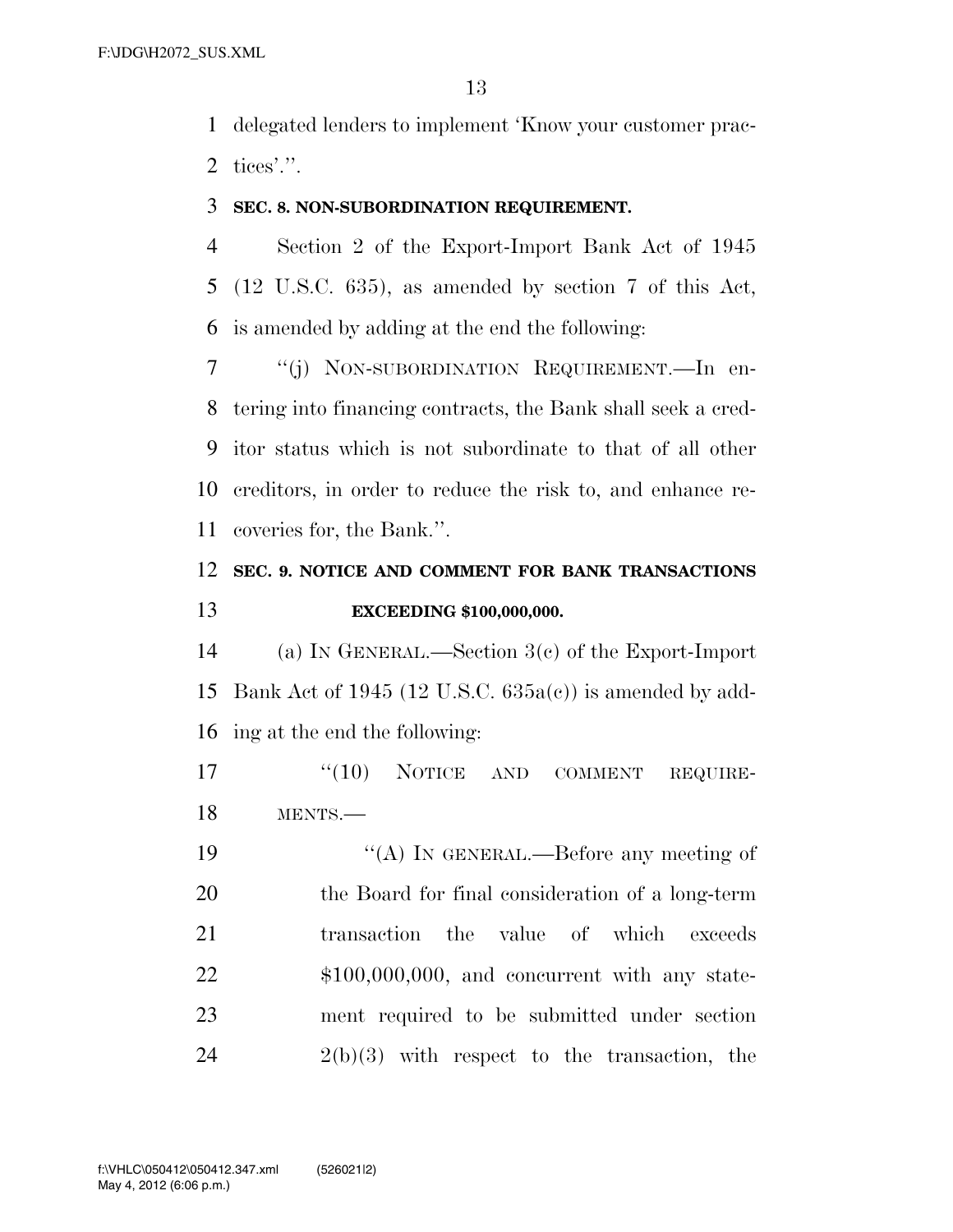1 Bank shall provide a notice and comment pe-2 riod.

3 "(B) FINANCIAL THRESHOLD DETERMINA- TIONS.—For purposes of determining whether the value of a proposed transaction exceeds the financial threshold set forth in subparagraph (A), the Bank shall aggregate the dollar amount of the proposed transaction and the dollar amounts of all long-term loans and guar- antees, approved by the Bank in the preceding 11 12-month period, that involved the same foreign entity and substantially the same product to be produced.  $C$  SPECIFIC REQUIREMENTS.— 15 ''(i) IN GENERAL.—The Bank shall— 16 ''(I) publish in the Federal Reg-

17 ister a notice of the application pro-18 posing the transaction;

19 ''(II) provide a period of not less 20 than 25 days for the submission to 21 the Bank of comments on the applica-22 tion; and

23 ''(III) notify the Committee on 24 Banking, Housing, and Urban Affairs 25 of the Senate, and the Committee on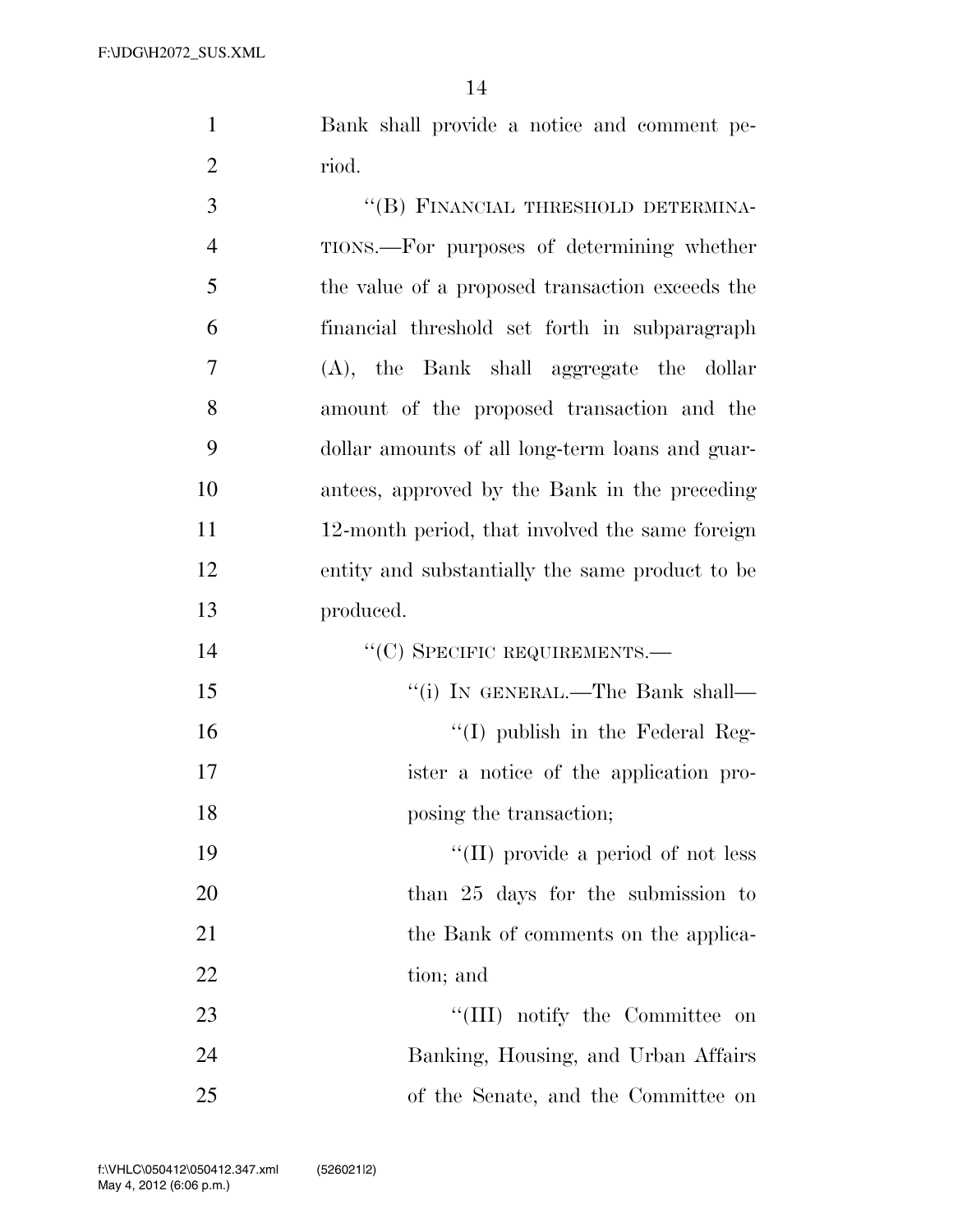| $\mathbf{1}$   | Financial Services of the House of            |
|----------------|-----------------------------------------------|
| $\overline{2}$ | Representatives of the application,           |
| 3              | and seek comments on the application          |
| $\overline{4}$ | from the Department of Commerce               |
| 5              | and the Office of Management and              |
| 6              | Budget.                                       |
| 7              | "(ii) CONTENT OF NOTICE.—The no-              |
| 8              | tice published under clause $(i)(I)$ with re- |
| 9              | spect to an application for a loan or finan-  |
| 10             | cial guarantee shall include appropriate in-  |
| 11             | formation about—                              |
| 12             | "(I) a brief non-proprietary de-              |
| 13             | scription of the purposes of the trans-       |
| 14             | action and the anticipated use of any         |
| 15             | item being exported, including, to the        |
| 16             | extent the Bank is reasonably aware,          |
| 17             | whether the item may be used to               |
| 18             | produce exports or provide services in        |
| 19             | competition with the exportation of           |
| 20             | goods or the provision of services by a       |
| 21             | United States industry;                       |
| 22             | $\lq\lq$ (II) the identities of the obligor,  |
| 23             | principal supplier, and guarantor; and        |
| 24             | "(III) a description, such as type            |
| 25             | or model number, of any item with re-         |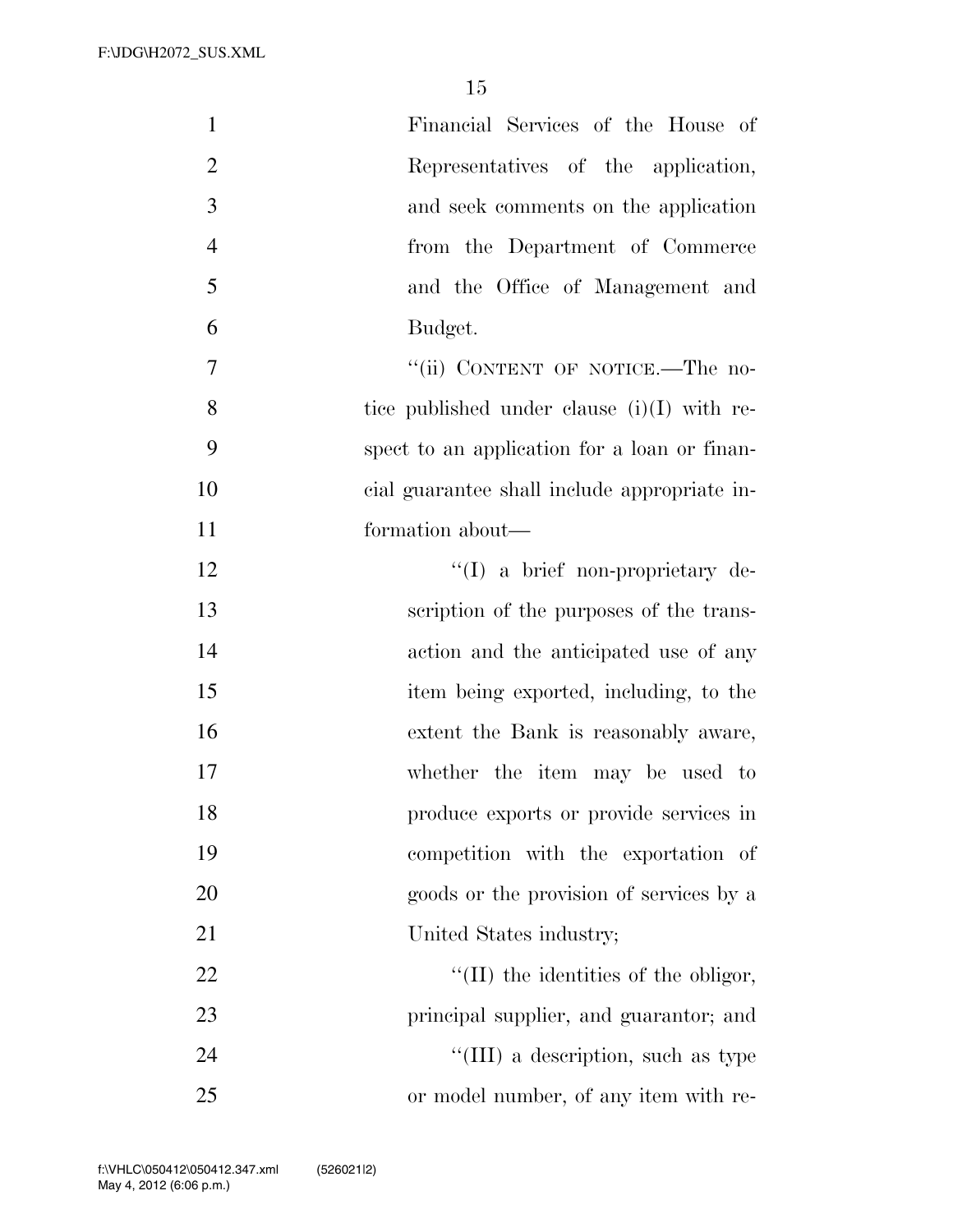| $\mathbf{1}$   | spect to which Bank financing is             |
|----------------|----------------------------------------------|
| $\overline{2}$ | being sought, but only to the extent         |
| 3              | the description does not disclose any        |
| $\overline{4}$ | information that is confidential or          |
| 5              | proprietary business information, that       |
| 6              | would violate the Trade Secrets Act,         |
| 7              | or that would jeopardize jobs in the         |
| 8              | United States by supplying informa-          |
| 9              | tion which competitors could use to          |
| 10             | compete with companies in the United         |
| 11             | States.                                      |
| 12             | "(D) PROCEDURE REGARDING MATERI-             |
| 13             | ALLY CHANGED APPLICATIONS.                   |
| 14             | "(i) IN GENERAL.—If a material               |
| 15             | change is made to an application to which    |
| 16             | this paragraph applies, after a notice with  |
| 17             | respect to the application is published      |
| 18             | under subparagraph $(C)(i)(I)$ , the Bank    |
| 19             | shall publish in the Federal Register a re-  |
| 20             | vised notice of the application and provide  |
| 21             | for an additional comment period as pro-     |
| 22             | vided in subparagraph $(C)(i)(II)$ .         |
| 23             | "(ii) MATERIAL CHANGE DEFINED.-              |
| 24             | In clause (i), the term 'material change',   |
| 25             | with respect to an application for a loan or |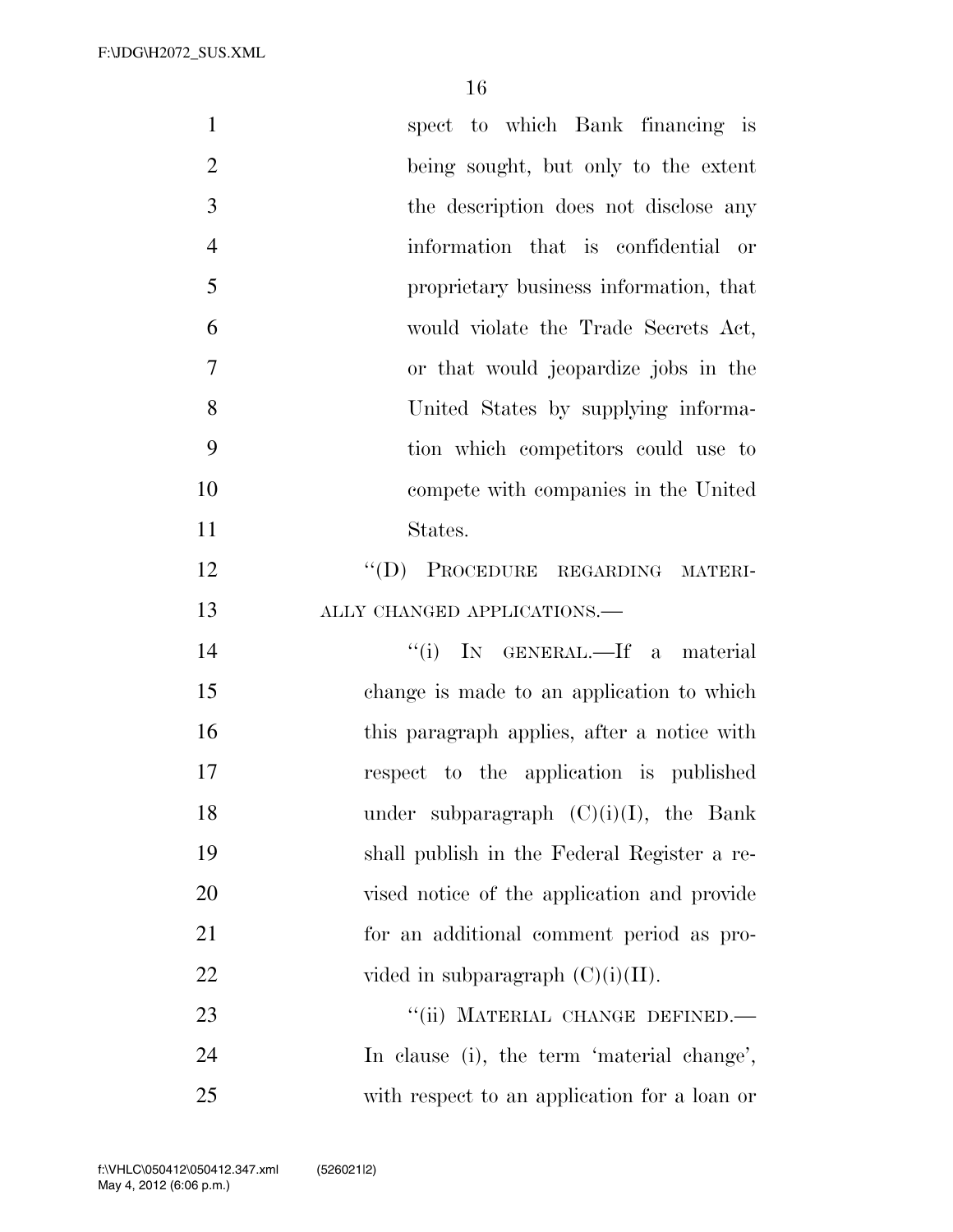F:\JDG\H2072\_SUS.XML

| 1              | guarantee, includes an increase of at least    |
|----------------|------------------------------------------------|
| 2              | 25 percent in the amount of a loan or          |
| 3              | guarantee requested in the application.        |
| $\overline{4}$ | "(E) REQUIREMENT TO ADDRESS VIEWS              |
| 5              | OF COMMENTERS.—Before taking final action      |
| 6              | on an application to which this paragraph ap-  |
| 7              | plies, the staff of the Bank shall provide in  |
| 8              | writing to the Board of Directors the views of |
| 9              | any person who submitted comments on the ap-   |
| 10             | plication pursuant to this paragraph.          |
| 11             | PUBLICATION OF CONCLUSIONS.<br>``(F)           |
|                |                                                |

 Within 30 days after a final decision of the Board of Directors with respect to an applica- tion to which this paragraph applies, the Bank shall provide to a commenter on the application or the decision who makes a request therefor, a non-confidential summary of the facts found and conclusions reached in any detailed analysis or similar study with respect to the loan or guarantee that is the subject of the application, 21 that was submitted to the Board of Directors. Such summary should be sent within 30 days of 23 the receipt of the written request or date of the final decision of the Board of Directors, which-ever is later.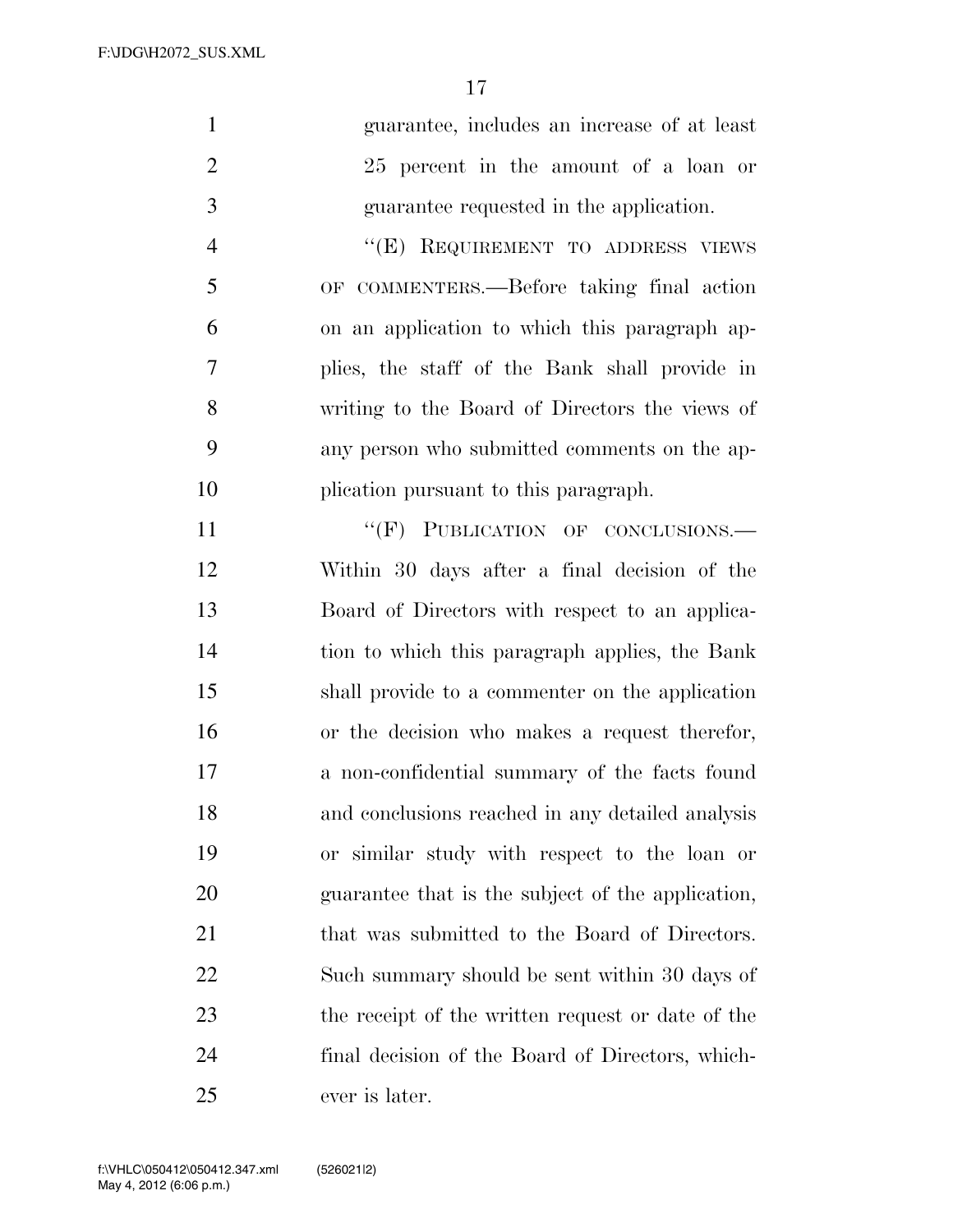F:\JDG\H2072\_SUS.XML

1 "'(G) RULE OF INTERPRETATION.—The obligations imposed by this paragraph shall not be interpreted to create, modify, or preclude any legal right of action.''.

 (b) EFFECTIVE DATE.—The amendment made by subsection (a) shall take effect 60 days after the date of the enactment of this Act.

## **SEC. 10. CATEGORIZATION OF PURPOSE OF LOANS AND LONG-TERM GUARANTEES IN ANNUAL RE-PORT.**

 Section 8 of the Export-Import Bank Act of 1945 (12 U.S.C. 635g), as amended by section 6 of this Act, is amended by adding at the end the following:

14 "(h) CATEGORIZATION OF PURPOSE OF LOANS AND LONG-TERM GUARANTEES.—In the annual report of the Bank under subsection (a), the Bank shall categorize each loan and long-term guarantee made by the Bank in the fiscal year covered by the report, and according to the fol-lowing purposes:

20  $\frac{1}{20}$  To assume commercial or political risk that exporter or private financial institutions are un-willing or unable to undertake'.

23  $\frac{1}{2}$   $\binom{1}{2}$  To overcome maturity or other limitations in private sector export financing'.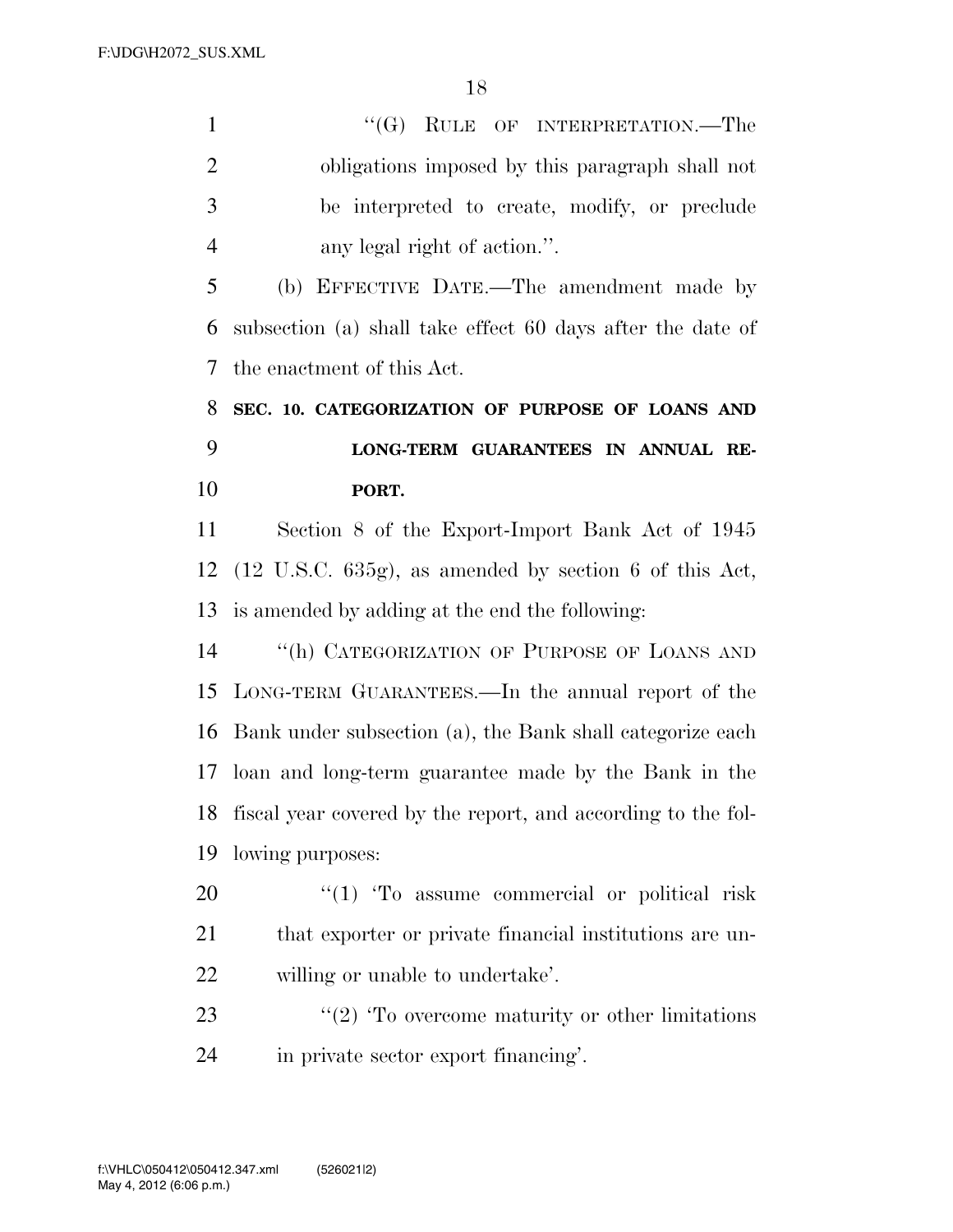| $\mathbf{1}$   | $\cdot$ (3) To meet competition from a foreign, offi-      |
|----------------|------------------------------------------------------------|
| $\overline{2}$ | cially sponsored, export credit competition'.              |
| 3              | $\lq(4)$ 'Not identified', and the reason why the          |
| $\overline{4}$ | purpose is not identified.".                               |
| 5              | SEC. 11. NEGOTIATIONS TO END EXPORT CREDIT FINANC-         |
| 6              | ING.                                                       |
| 7              | (a) IN GENERAL.—The Secretary of the Treasury (in          |
| 8              | this section referred to as the "Secretary" shall initiate |
| 9              | and pursue negotiations—                                   |
| 10             | (1) with other major exporting countries, in-              |
| 11             | cluding members of the Organisation for Economic           |
| 12             | Co-operation and Development (OECD) and non-               |
| 13             | OECD members, to substantially reduce, with the            |
| 14             | ultimate goal of eliminating, subsidized export fi-        |
| 15             | nancing programs and other forms of export sub-            |
| 16             | sidies; and                                                |
| 17             | $(2)$ with all countries that finance air carrier          |
| 18             | aircraft with funds from a state-sponsored entity, to      |
| 19             | substantially reduce, with the ultimate goal of elimi-     |
| 20             | nating, aircraft export credit financing for all air-      |
| 21             | eraft covered by the 2007 Sector Understanding on          |
| 22             | Export Credits for Civil Aircraft (in this section re-     |
| 23             | ferred to as the "ASU"), including any modification        |
| 24             | thereof, and all of the following types of aircraft:       |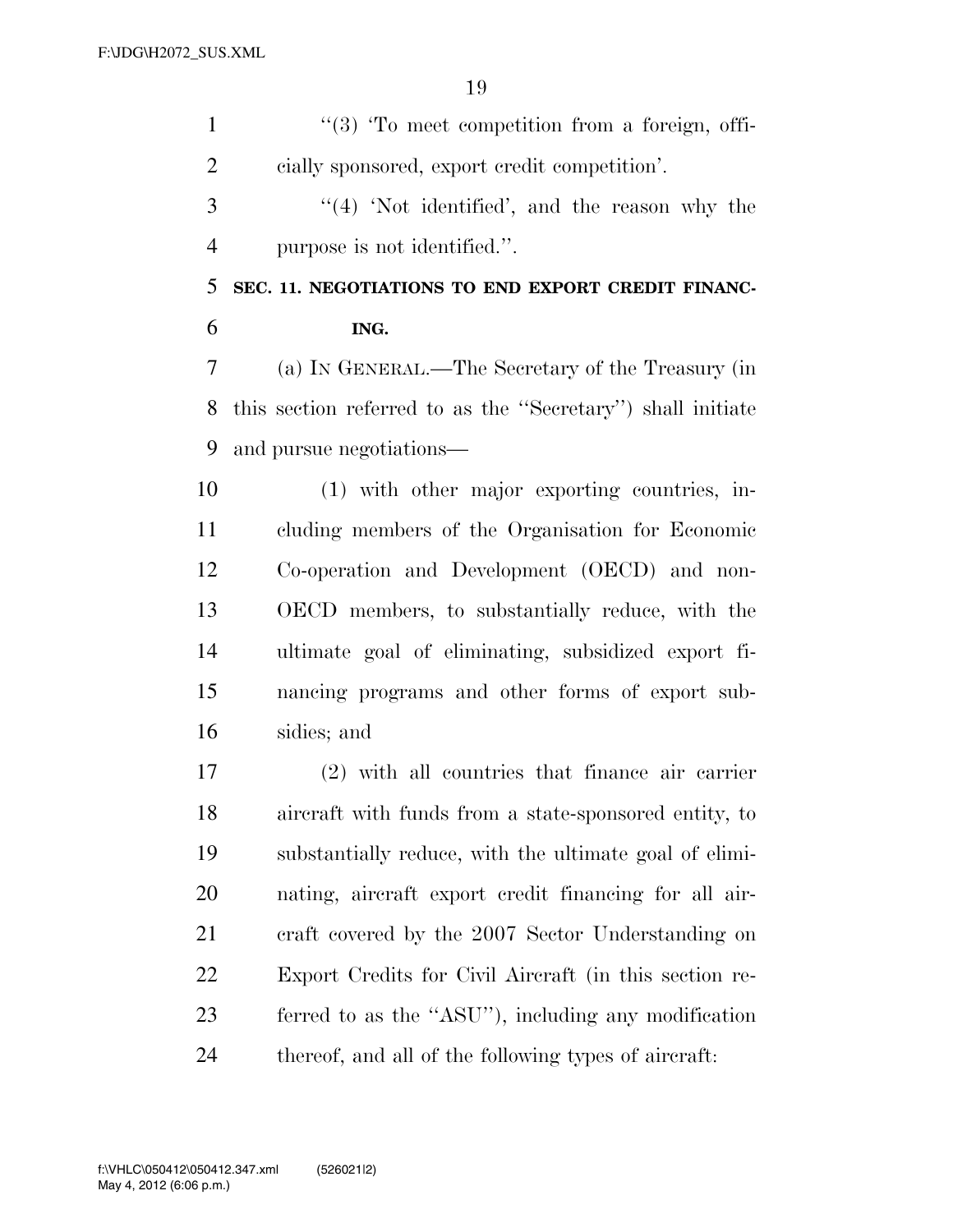(A) Heavy aircraft that are capable of a takeoff weight of 300,000 pounds or more, whether or not operating at such a weight dur- ing a particular phase of flight. (B) Large aircraft that are capable of a takeoff weight of more than 41,000 pounds, and have a maximum certificated takeoff weight of not more than 300,000 pounds. (C) Small aircraft that have a maximum

 certificated takeoff weight of 41,000 pounds or less.

 (b) ANNUAL REPORTS ON PROGRESS OF NEGOTIA- TIONS.—Not later than 180 days after the date of the en- actment of this Act, and annually thereafter, the Secretary shall submit to the Committee on Banking, Housing, and Urban Affairs of the Senate and the Committee on Finan-cial Services of the House of Representatives—

 (1) a report on the progress of any negotiations described in subsection (a)(1), until the Secretary certifies in writing to the committees that all coun- tries that support subsidized export financing pro-grams have agreed to end the support; and

 (2) a report on the progress of any negotiations 24 described in subsection  $(a)(2)$ , including the progress of any negotiations with respect to each classifica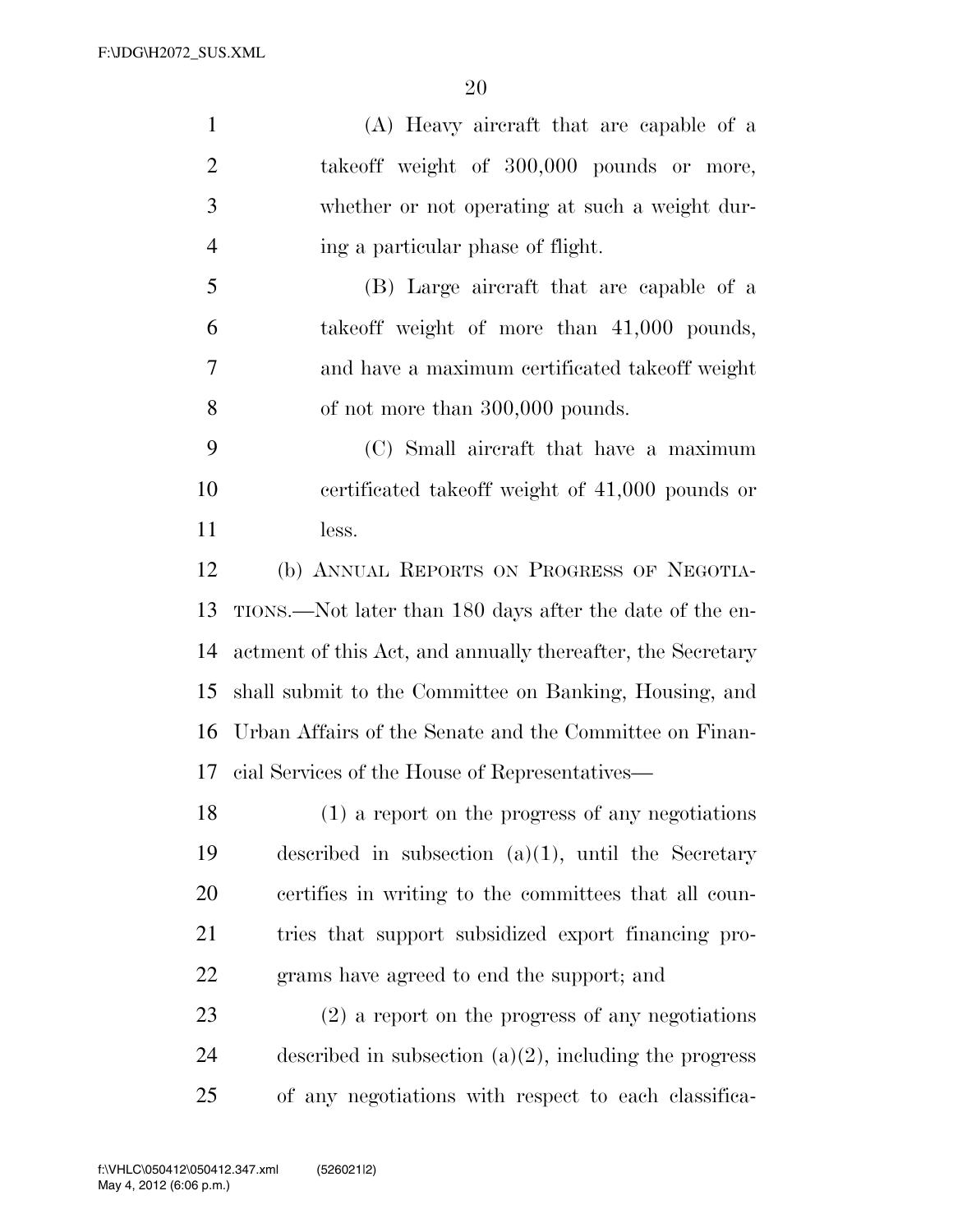tion of aircraft set forth in subsection (a)(2), until the Secretary certifies in writing to the committees that all countries that support subsidized export fi- nancing programs have agreed to end the support of aircraft covered by the ASU.

## **SEC. 12. PUBLICATION OF GUIDELINES FOR ECONOMIC IM- PACT ANALYSES AND DOCUMENTATION OF SUCH ANALYSES.**

 (a) PUBLICATION OF GUIDELINES.—Not later than 180 days after the date of the enactment of this Act, the Export-Import Bank of the United States shall develop and make publicly available methodological guidelines to be used by the Bank in conducting economic impact anal- yses or similar studies under section 2(e) of the Export- Import Bank Act of 1945. In developing the guidelines, the Bank shall take into consideration any relevant guid-ance from the Office of Management and Budget.

 (b) MAINTENANCE OF DOCUMENTATION.—Section 2(e)(7) of the Export-Import Bank Act of 1945 (12 U.S.C. 635(e)(7)) is amended by redesignating subpara-21 graphs  $(E)$  and  $(F)$  as subparagraphs  $(F)$  and  $(G)$ , respec- tively, and inserting after subparagraph (D) the following: 23 "(E) MAINTENANCE OF DOCUMENTA- TION.—The Bank shall maintain documentation relating to economic impact analyses and simi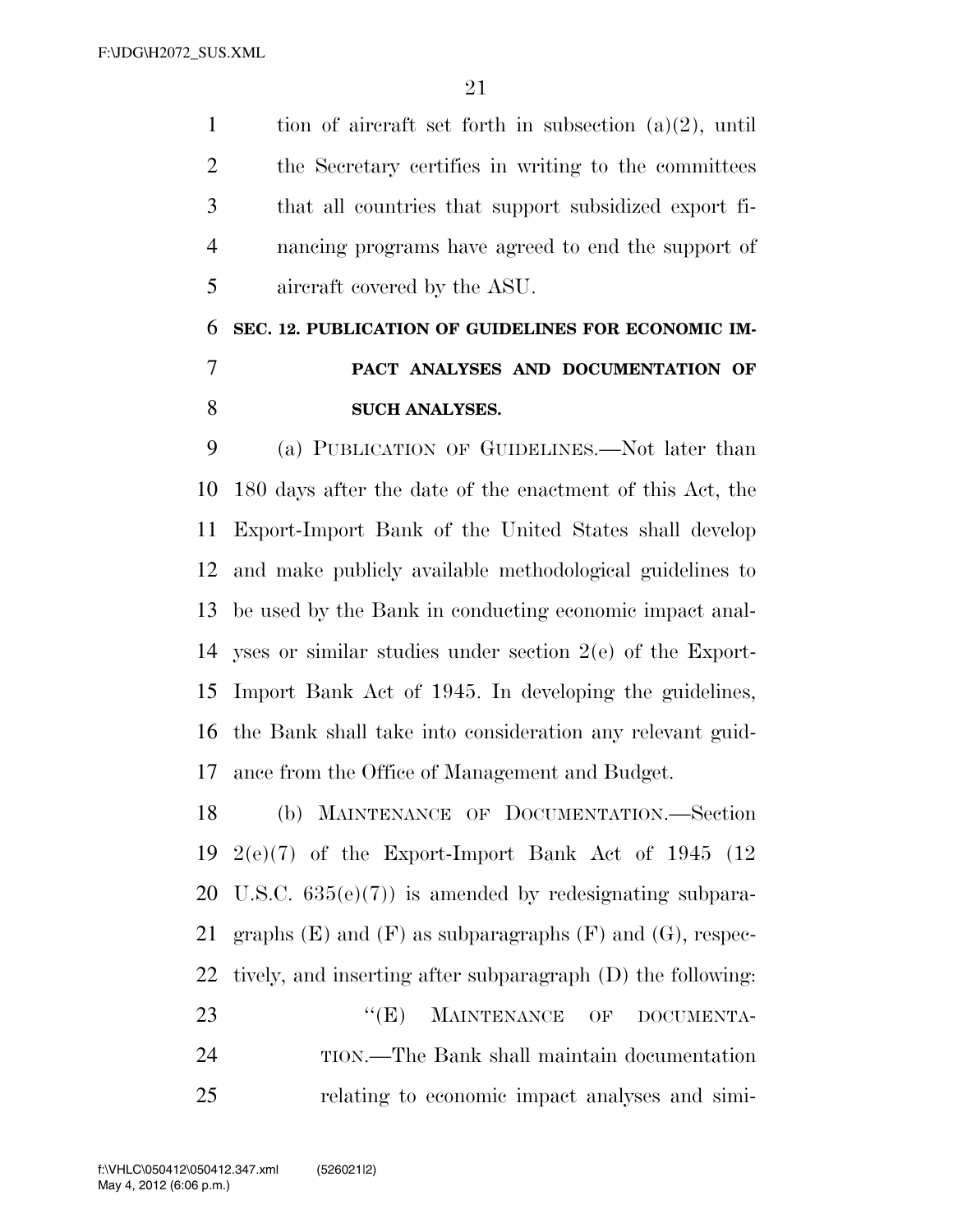lar studies conducted under this subsection in a manner consistent with the Standards for Inter- nal Control of the Federal Government issued by the Comptroller General of the United States.''.

## **SEC. 13. REPORT ON IMPLEMENTATION OF RECOMMENDA- TIONS OF THE GOVERNMENT ACCOUNT-ABILITY OFFICE.**

 Not later than 180 days after the date of the enact- ment of this Act, the Export-Import Bank of the United States shall submit to the Committee on Banking, Hous- ing, and Urban Affairs of the Senate and the Committee on Financial Services of the House of Representatives a report on the implementation or rejection by the Bank of the recommendations contained in the report of the Gov- ernment Accountability Office entitled ''Export-Import Bank: Improvements Needed in Assessment of Economic Impact'', dated September 12, 2007 (GAO–07–1071), that includes—

 (1) a detailed description of the progress made 21 in implementing each such recommendation; and

 (2) for any such recommendation that has not yet been implemented, an explanation of the reasons the recommendation has not been implemented.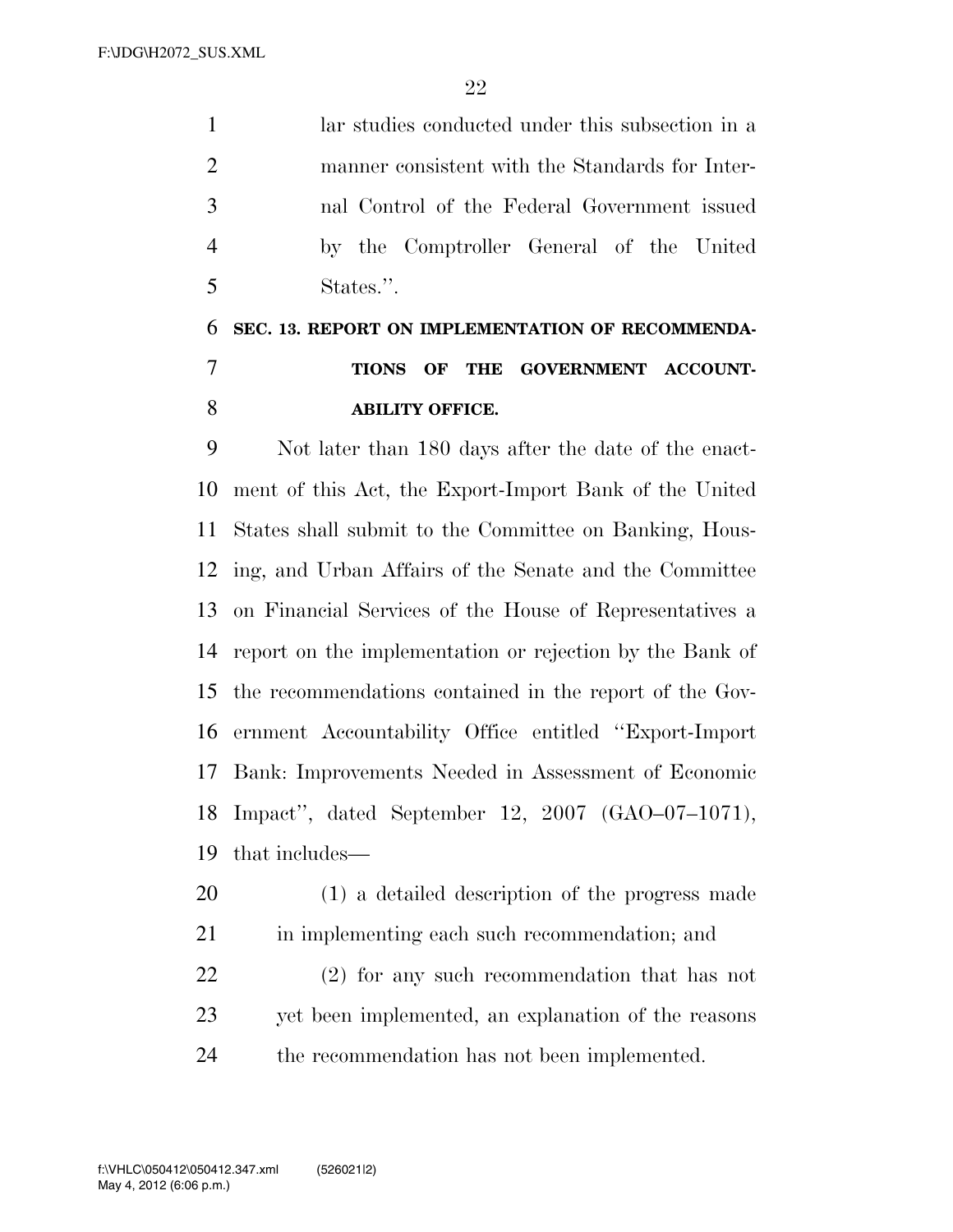### **SEC. 14. EXAMINATION OF BANK SUPPORT FOR SMALL BUSINESS.**

 Within 180 days after the date of the enactment of this Act, the Export-Import Bank of the United States shall examine and report to Congress on its current pro- grams, products, and polices with respect to the implemen- tation of its export credit insurance program, delegated lending authority, and direct loans, and any other pro- grams, products, and policies established to support ex- ports from small businesses in the United States, and de- termine the extent to which those policies adequately meet the needs of the small businesses in obtaining Bank fi- nancing to support the maintenance or creation of jobs in the United States through exports, consistent with the requirement that the Bank obtain a reasonable assurance of repayment.

### **SEC. 15. REVIEW AND REPORT ON DOMESTIC CONTENT POLICY.**

 (a) IN GENERAL.—The Export-Import Bank of the United States shall conduct a review of its domestic con- tent policy for medium- and long-term transactions. The review shall examine and evaluate the effectiveness of the Bank's policy—

 (1) in maintaining and creating jobs in the United States; and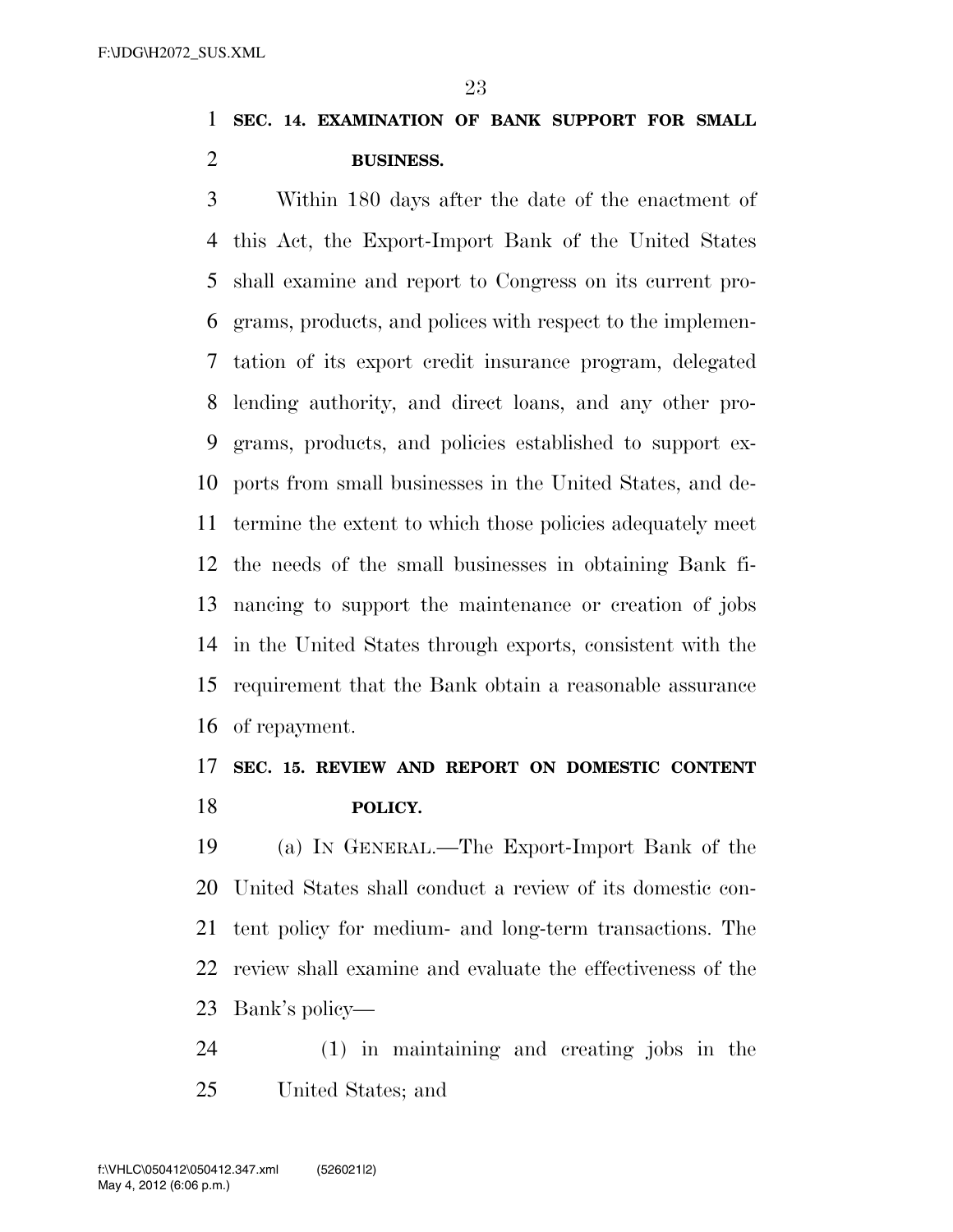(2) in contributing to a stronger national econ-omy through the export of goods and services.

 (b) FACTORS TO CONSIDER.—In conducting the re- view under subsection (a), the Bank shall consider the fol-lowing:

 (1) Whether the domestic content policy accu- rately captures the costs of United States production of goods and services, including the direct and indi- rect costs of manufacturing costs, parts, compo- nents, materials and supplies, research, planning en- gineering, design, development, production, return on investment, marketing and other business costs and the effect of such policy on the maintenance and creation of jobs in the United States.

 (2) The ability of the Bank to provide financing that is competitive with the financing provided by foreign export credit agencies and the impact that such financing has in enabling companies with oper- ations in the United States to contribute to a stronger United States economy by increasing em-ployment through the export of goods and services.

 (3) The effects of the domestic content policy on the manufacturing and service workforce of the United States.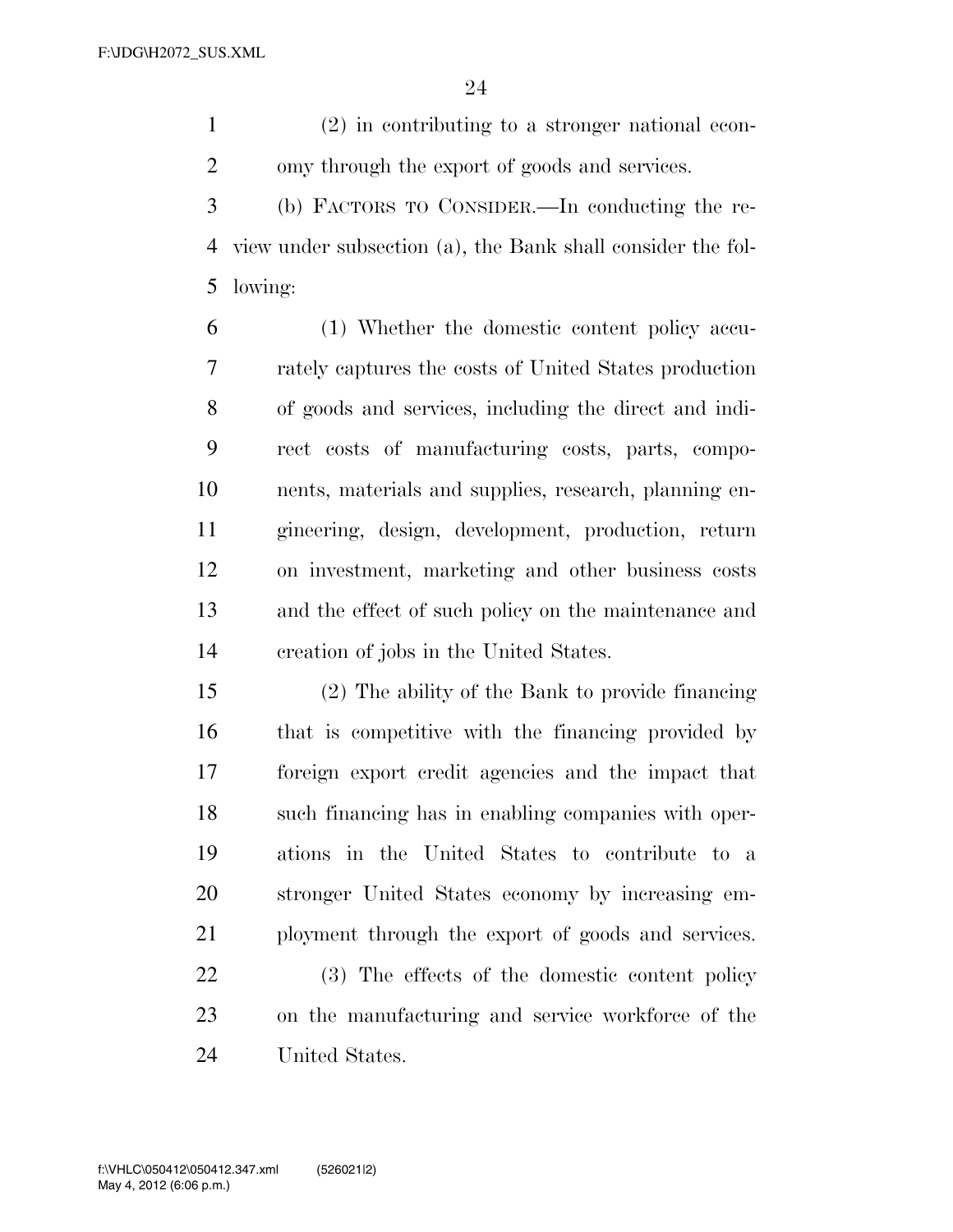(4) Any recommendations the members of the Bank's Advisory Committee have regarding the Bank's domestic content policy.

 (5) The effect that changes to the Bank's do- mestic content requirements would have in providing companies an incentive to create and maintain oper- ations in the United States and to increase jobs in the United States.

 (c) REPORT.—Not later than 1 year after the date of the enactment of this Act, the Bank shall submit a re- port on the results of the review conducted under this sec- tion to the Committee on Banking, Housing, and Urban Affairs of the Senate, and the Committee on Financial Services of the House of Representatives.

 **SEC. 16. IMPROVEMENT OF METHOD FOR CALCULATING THE EFFECTS OF BANK FINANCING ON JOB CREATION AND MAINTENANCE IN THE UNITED STATES.** 

 (a) GAO STUDY.—The Comptroller General of the United States shall conduct a study of the process and methodology used by the Export-Import Bank of the United States (in this section referred to as the ''Bank'') to calculate the effects of the provision of financing by the Bank on the creation and maintenance of employment in the United States, determine and assess the basis on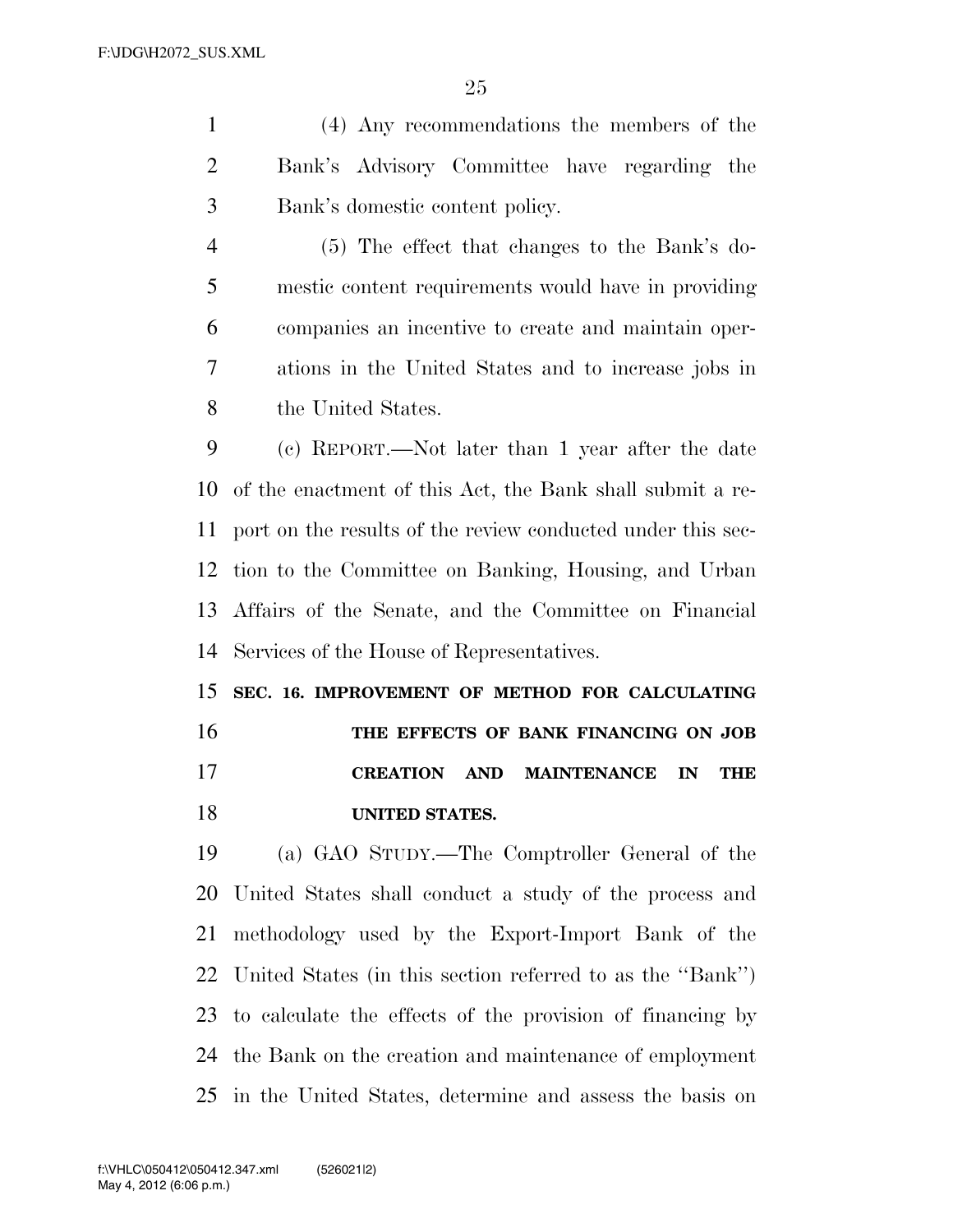which the Bank has so used the methodology, and make any recommendations the Comptroller General deems ap-propriate.

 (b) REPORT.—Within 1 year after the date of the en- actment of this Act, the Comptroller General shall submit to the Congress and the Bank the results of the study required by subsection (a).

8 (c) IMPLEMENTATION OF RECOMMENDATIONS. If the report submitted pursuant to subsection (b) includes recommendations, the Bank may establish a more accu- rate methodology of the kind described in subsection (a) based on the recommendations.

#### **SEC. 17. PERIODIC AUDITS OF BANK TRANSACTIONS.**

 (a) IN GENERAL.—Within 2 years after the date of the enactment of this Act, and periodically (but not less frequently than every 4 years) thereafter, the Comptroller General of the United States shall conduct an audit of the loan and guarantee transactions of the Export-Import Bank of the United States to determine the compliance of the Bank with the underwriting guidelines, lending poli- cies, due diligence procedures, and content guidelines of the Bank.

 (b) REVIEW OF FRAUD CONTROLS.—The Comp- troller General of the United States shall review the ade-quacy of the design and effectiveness of the controls used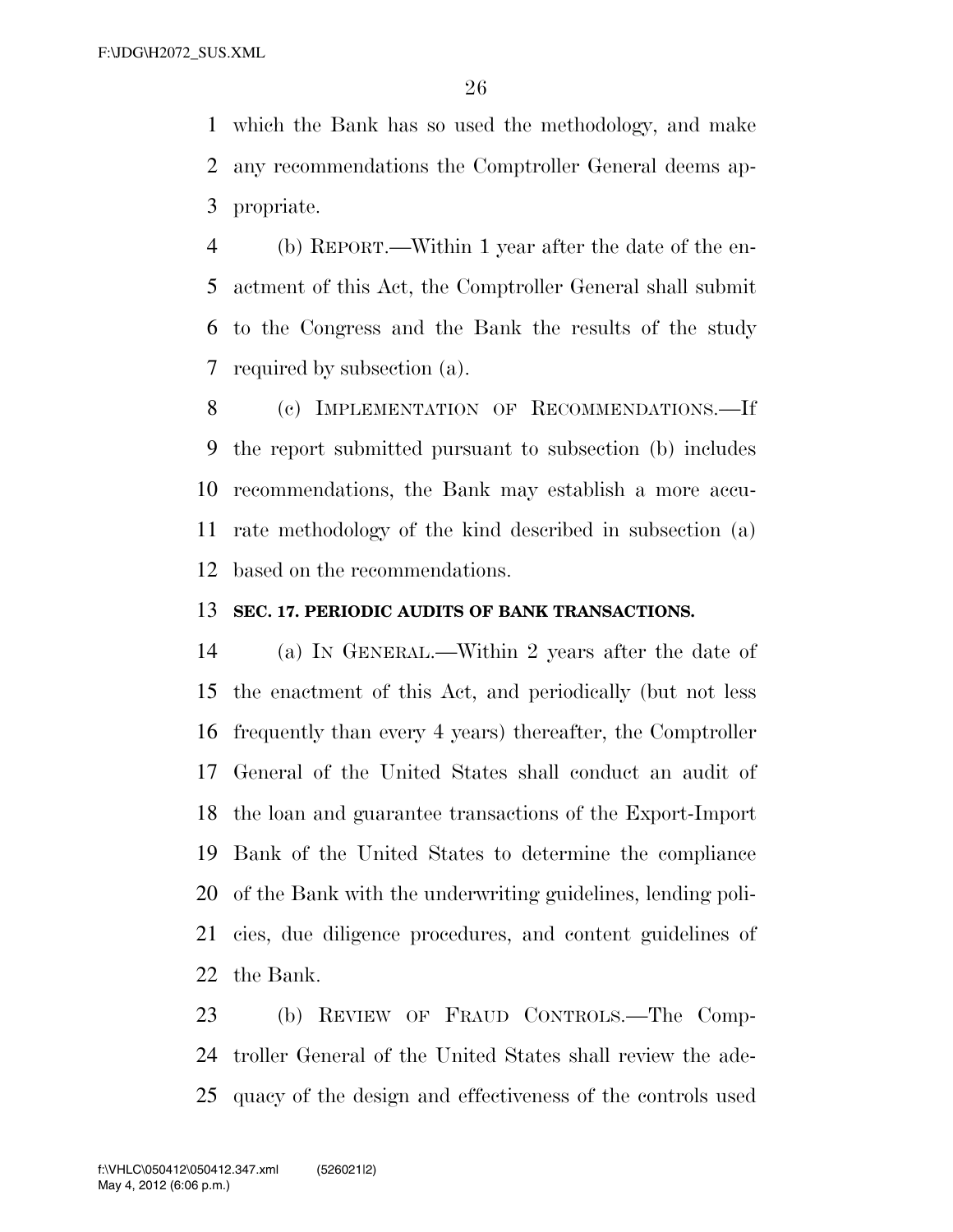F:\JDG\H2072\_SUS.XML

 by the Export-Import Bank of the United States to pre- vent, detect, and investigate fraudulent applications for loans and guarantees, including by auditing a sample of Bank transactions, and submit to the Congress a written report which contains such recommendations with respect to the controls as the Comptroller General deems appro-priate.

## **SEC. 18. PROHIBITIONS ON FINANCING FOR CERTAIN PER- SONS INVOLVED IN SANCTIONABLE ACTIVI-TIES WITH RESPECT TO IRAN.**

 (a) PROHIBITION ON FINANCING FOR PERSONS THAT ENGAGE IN CERTAIN SANCTIONABLE ACTIVI-TIES.—

 (1) IN GENERAL.—Beginning on the date that is 180 days after the date of the enactment of this Act, the Board of Directors of the Export-Import Bank of the United States may not approve any transaction that is subject to approval by the Board with respect to the provision by the Bank of any guarantee, insurance, or extension of credit, or the participation by the Bank in any extension of credit, 22 to a person in connection with the exportation of any good or service unless the person makes the certifi-cation described in paragraph (2).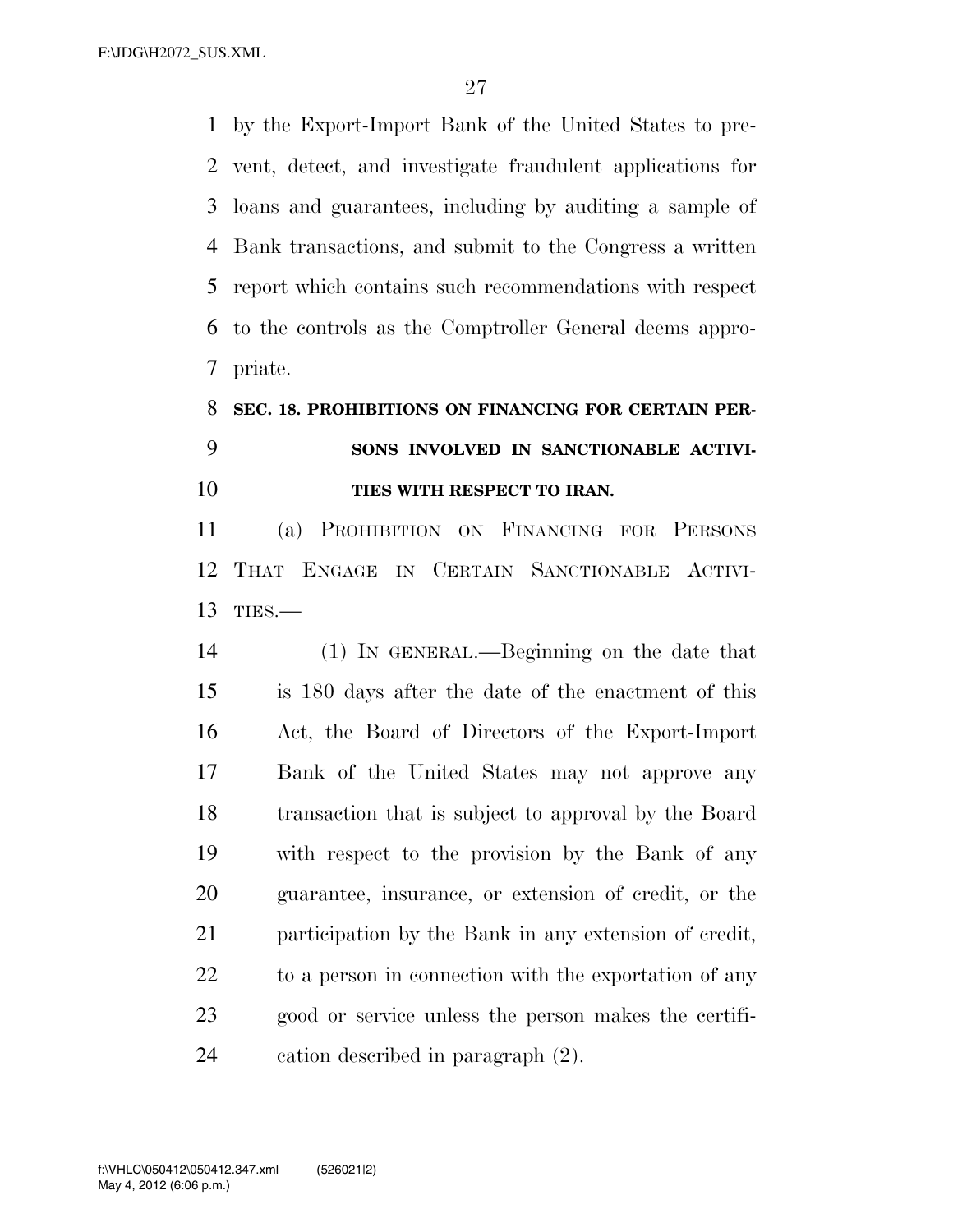| $\mathbf{1}$   | (2) CERTIFICATION DESCRIBED. The certifi-             |
|----------------|-------------------------------------------------------|
| $\overline{2}$ | cation described in this paragraph is a certification |
| 3              | by a person—                                          |
| $\overline{4}$ | $(A)$ that neither the person nor any other           |
| 5              | person owned or controlled by the person—             |
| 6              | (i) engages in any activity described                 |
| $\overline{7}$ | in section $5(a)$ of the Iran Sanctions Act           |
| 8              | of 1996 (Public Law 104–172; 50 U.S.C.                |
| 9              | 1701 note) for which the person may be                |
| 10             | subject to sanctions under that Act;                  |
| 11             | (ii) exports sensitive technology, as                 |
| 12             | defined in section 106 of the Comprehen-              |
| 13             | sive Iran Sanctions, Accountability, and              |
| 14             | Divestment Act of 2010 (22 U.S.C. 8515),              |
| 15             | to Iran; or                                           |
| 16             | (iii) engages in any activity prohibited              |
| 17             | by part 560 of title 31, Code of Federal              |
| 18             | Regulations (commonly known as the "Ira-              |
| 19             | nian Transactions Regulations"), unless               |
| 20             | the activity is disclosed to the Office of            |
| 21             | Foreign Assets Control of the Department              |
| 22             | of the Treasury when the activity is discov-          |
| 23             | ered; or                                              |
| 24             | (B) if the person or any other person                 |
| 25             | owned or controlled by the person has engaged         |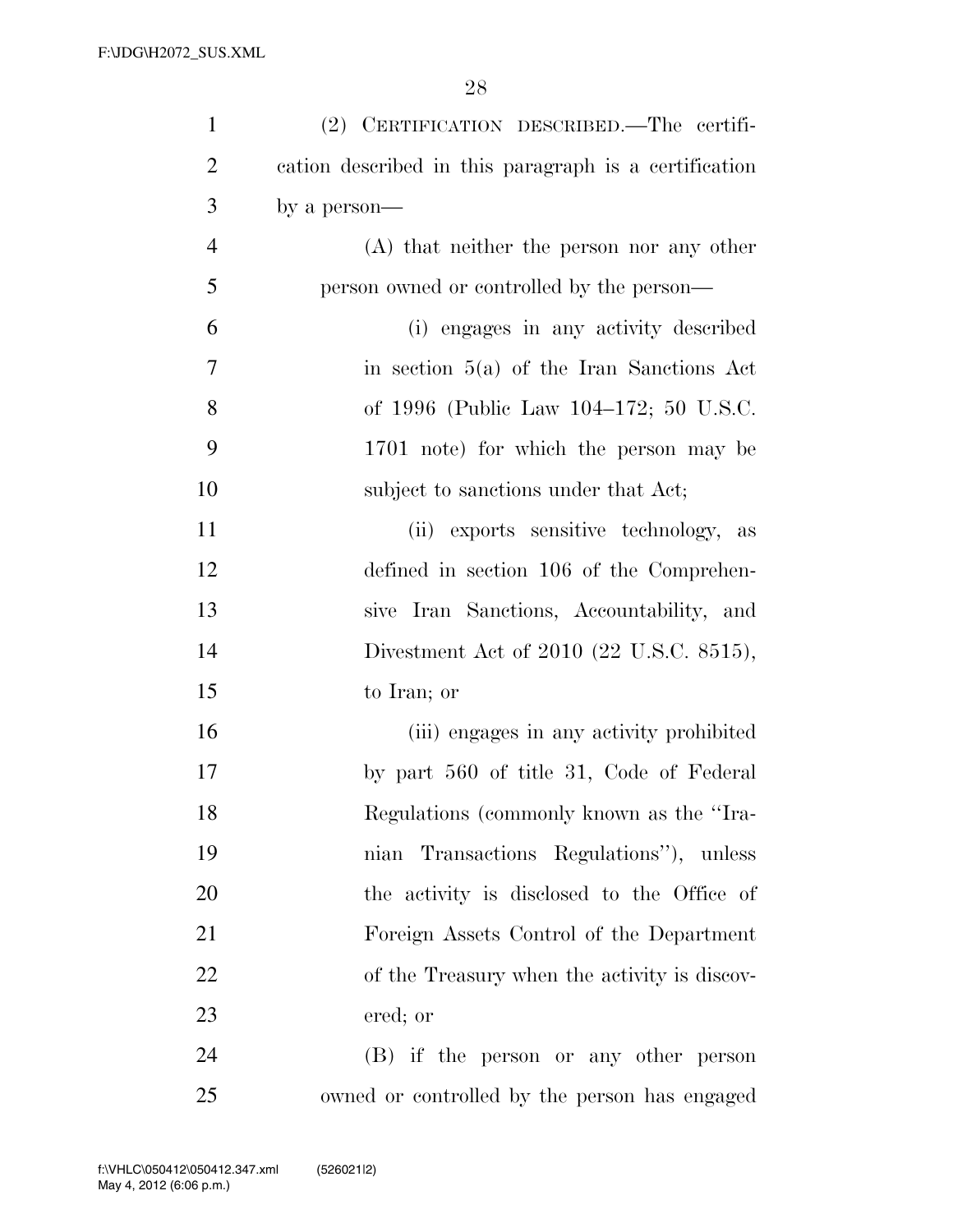| $\mathbf{1}$   |                                               |
|----------------|-----------------------------------------------|
|                | in an activity described in subparagraph (A), |
| $\overline{2}$ | that—                                         |
| 3              | (i) in the case of an activity described      |
| $\overline{4}$ | in subparagraph $(A)(i)$ —                    |
| 5              | (I) the President has waived the              |
| 6              | imposition of sanctions with respect to       |
| 7              | the person that engaged in that activ-        |
| 8              | ity pursuant to section $4(c)$ , $6(b)(5)$ ,  |
| 9              | or $9(c)$ of the Iran Sanctions Act of        |
| 10             | 1996 (Public Law 104–172; 50                  |
| 11             | U.S.C. 1701 note);                            |
| 12             | $(II)(aa)$ the President has in-              |
| 13             | voked the special rule described in           |
| 14             | section $4(e)(3)$ of that Act with re-        |
| 15             | spect to the person that engaged in           |
| 16             | that activity; or                             |
| 17             | $(bb)(AA)$ the person that en-                |
| 18             | gaged in that activity determines,            |
| 19             | based on its best knowledge and be-           |
| 20             | lief, that the person meets the criteria      |
| 21             | described in subparagraph $(A)$ of such       |
| 22             | section $4(e)(3)$ and has provided to         |
| 23             | President the<br>the<br>assurances<br>de-     |
| 24             | scribed in subparagraph (B) of that           |
| 25             | section; and                                  |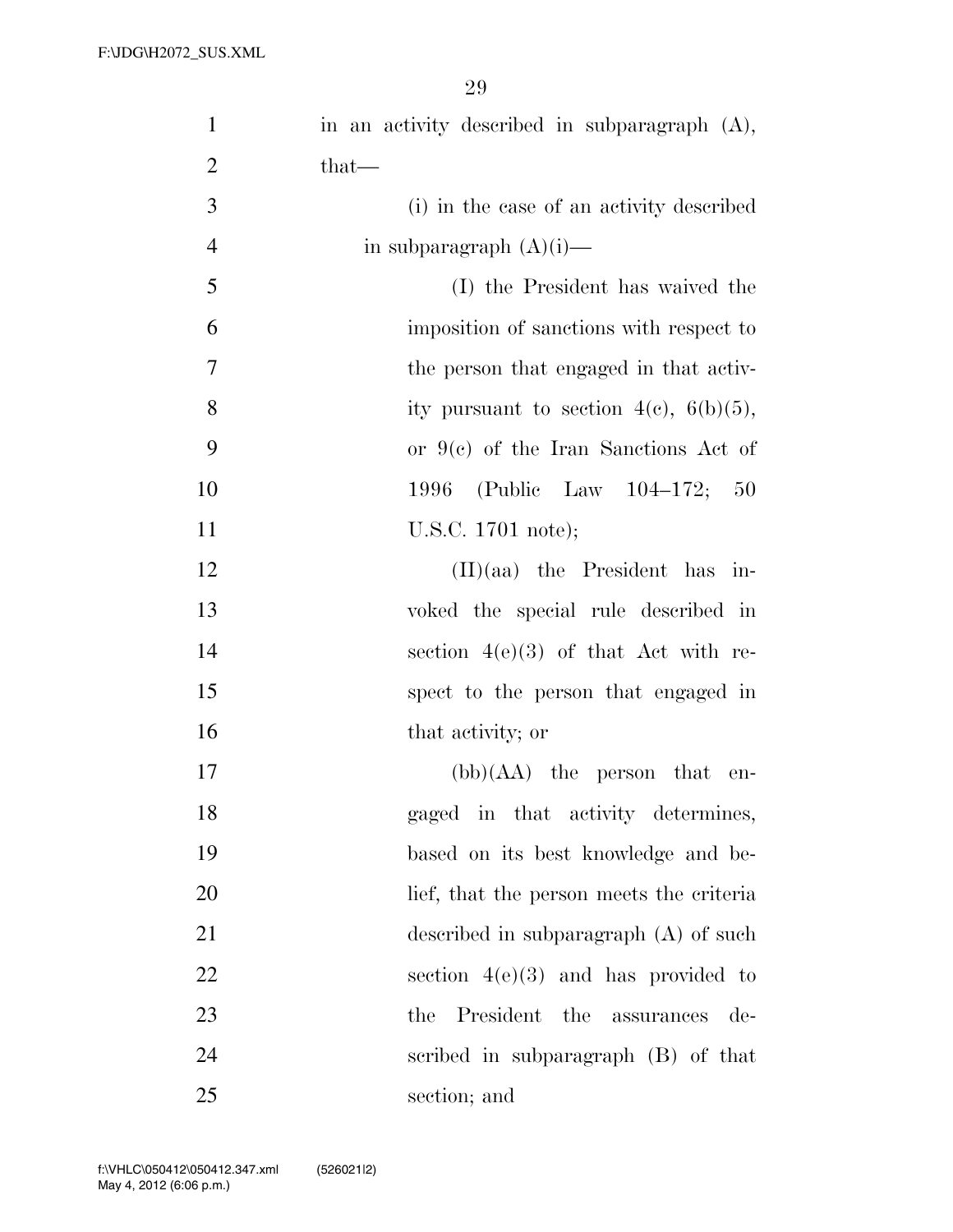(BB) the Secretary of State has issued an advisory opinion to that per- son that the person meets such cri- teria and has provided to the Presi- dent those assurances; or (III) the President has deter-

 mined that the criteria have been met for the exception provided for under 9 section  $5(a)(3)(C)$  of the Iran Sanc-

10 tions Act of 1996 to apply with re-spect to the person that engaged in

12 that activity; or (ii) in the case of an activity described

14 in subparagraph  $(A)(ii)$ , the President has waived, pursuant to section 401(b)(1) of the Comprehensive Iran Sanctions, Ac- countability, and Divestment Act of 2010 18 (22 U.S.C.  $8551(b)(1)$ ), the application of the prohibition under section 106(a) of 20 that Act  $(22 \text{ U.S.C. } 8515(a))$  with respect 21 to that person.

 (b) PROHIBITION ON FINANCING.—Beginning on the date that is 180 days after the date of the enactment of this Act, the Board of Directors of the Export-Import Bank of the United States may not approve any trans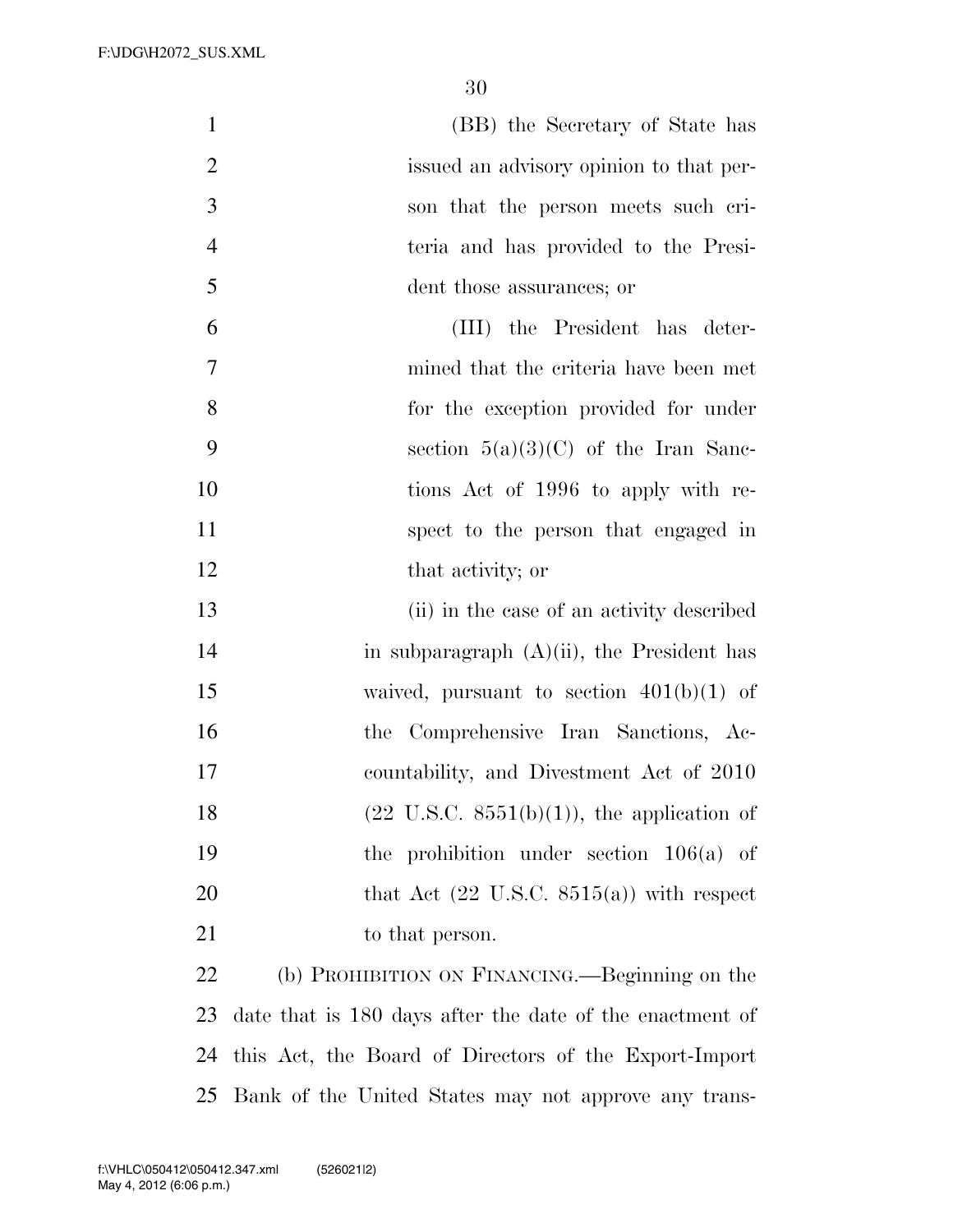F:\JDG\H2072\_SUS.XML

 action that is subject to approval by the Board with re- spect to the provision by the Bank of any guarantee, in- surance, or extension of credit, or the participation by the Bank in any extension of credit, in connection with a fi- nancing in which a person that is a borrower or controlling sponsor, or a person that is owned or controlled by such borrower or controlling sponsor, is subject to sanctions under section 5(a) of the Iran Sanctions Act of 1996 (Public Law 104–172; 50 U.S.C. 1701 note).

(c) ADVISORY OPINIONS.—

 (1) AUTHORITY.—The Secretary of State is au- thorized to issue advisory opinions described in sub-13 section  $(a)(2)(B)(i)(II)$ .

 (2) NOTICE TO CONGRESS.—If the Secretary issues an advisory opinion pursuant to paragraph (1), the Secretary shall notify the appropriate con- gressional committees of the opinion not later than 30 days after issuing the opinion.

(d) DEFINITIONS.—In this section:

 (1) APPROPRIATE CONGRESSIONAL COMMIT- TEES; PERSON.—The terms ''appropriate congres- sional committees'' and ''person'' have the meanings given those terms in section 14 of the Iran Sanc- tions Act of 1996 (Public Law 104–172; 50 U.S.C. 1701 note).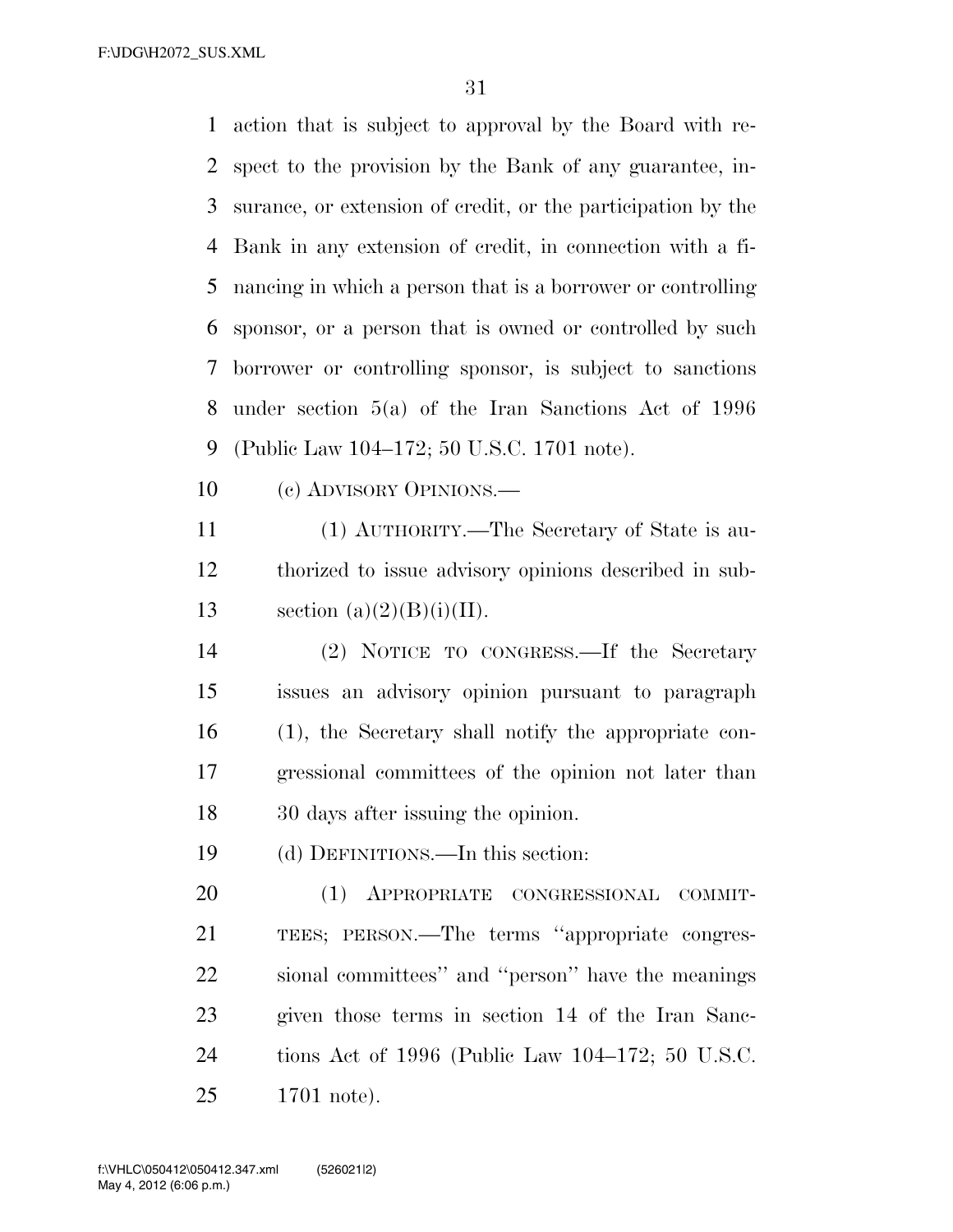(2) CONTROLLING SPONSOR.—The term ''con- trolling sponsor'' means a person providing control- ling direct private equity investment (excluding in- vestments made through publicly held investment funds, publicly held securities, public offerings, or similar public market vehicles) in connection with a financing.

### **SEC. 19. USE OF PORTION OF BANK SURPLUS TO UPDATE INFORMATION TECHNOLOGY SYSTEMS.**

 Section 3 of the Export-Import Bank Act of 1945 (12 U.S.C. 635a) is amended by adding at the end the following:

13 "(i) AUTHORITY TO USE PORTION OF BANK SUR- PLUS TO UPDATE INFORMATION TECHNOLOGY SYS-TEMS.—

 $\frac{1}{1}$  In GENERAL.—Subject to paragraphs (3) and (4), the Bank may use an amount equal to 1.25 percent of the surplus of the Bank during fiscal years 2012, 2013, and 2014 to—

 $\langle (A) \rangle$  seek to remedy any of the operational weakness and risk management vulnerabilities of the Bank which are the result of the infor-mation technology system of the Bank;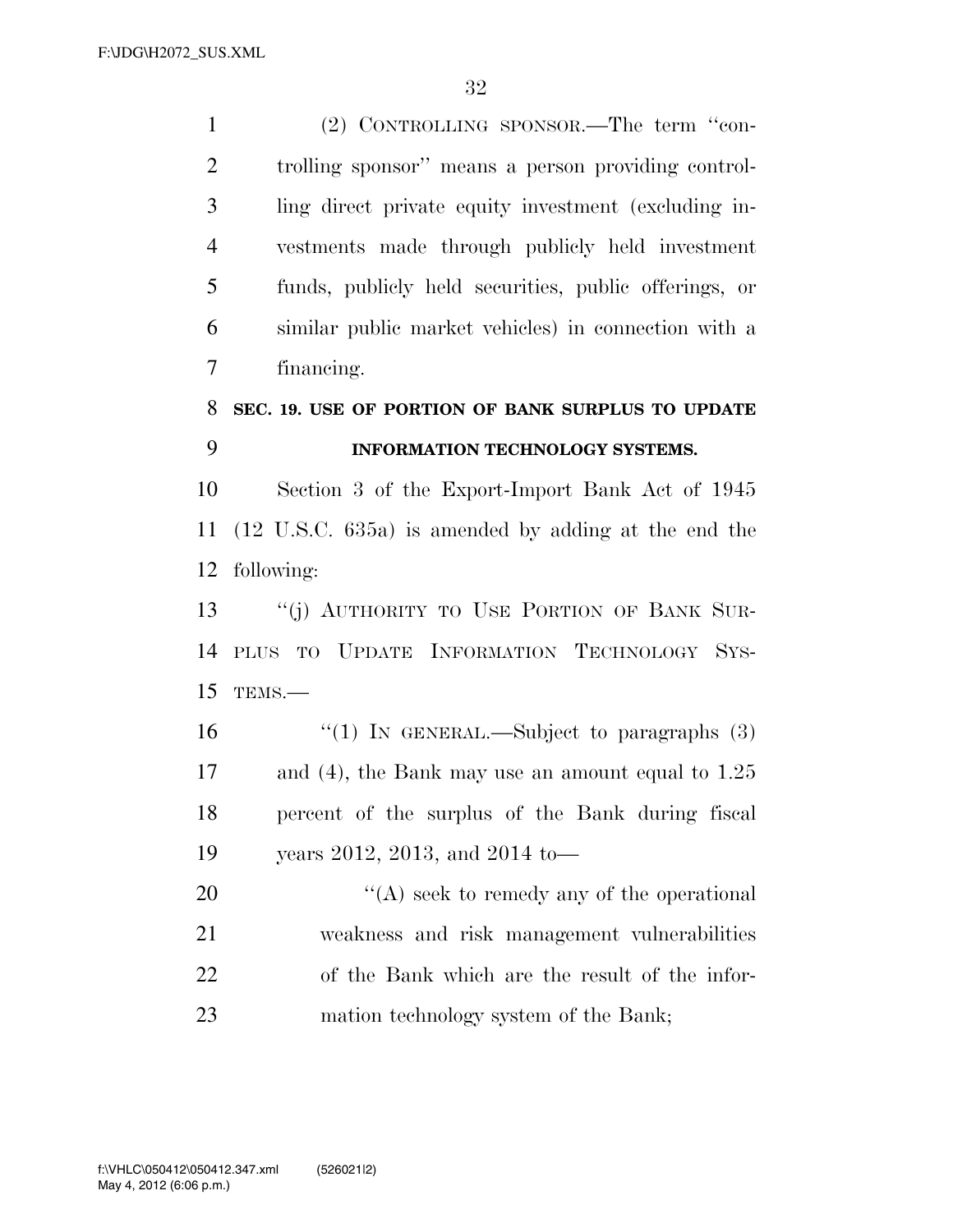| $\mathbf{1}$   | "(B) remedy data fragmentation, enhance             |
|----------------|-----------------------------------------------------|
| $\overline{2}$ | information flow throughout the Bank, and           |
| 3              | manage data across the Bank; and                    |
| $\overline{4}$ | "(C) enhance the operational capacity and           |
| 5              | risk management capabilities of the Bank to         |
| 6              | better enable the Bank to increase exports and      |
| 7              | grow jobs while protecting the taxpayer.            |
| 8              | "(2) SURPLUS.—In paragraph $(1)$ , the term         |
| 9              | 'surplus' means the amount (if any) by which—       |
| 10             | $\lq\lq$ the sum of the interest and fees col-      |
| 11             | lected by the Bank; exceeds                         |
| 12             | "(B) the sum of-                                    |
| 13             | "(I) the funds set aside to cover ex-               |
| 14             | pected losses on transactions financed by           |
| 15             | the Bank; and                                       |
| 16             | "(ii) the costs incurred to cover the               |
| 17             | administrative expenses of the Bank.                |
| 18             | (3)<br>LIMITATION.—The aggregate of the             |
| 19             | amounts used in accordance with paragraph (1) for   |
| 20             | fiscal years 2012, 2013, and 2014 shall not exceed  |
| 21             | \$20,000,000.                                       |
| 22             | "(4) SUBJECT TO APPROPRIATIONS.—The au-             |
| 23             | thority provided by paragraph (1) may be exercised  |
| 24             | only to such extent and in such amounts as are pro- |
| 25             | vided in advance in appropriations Acts.".          |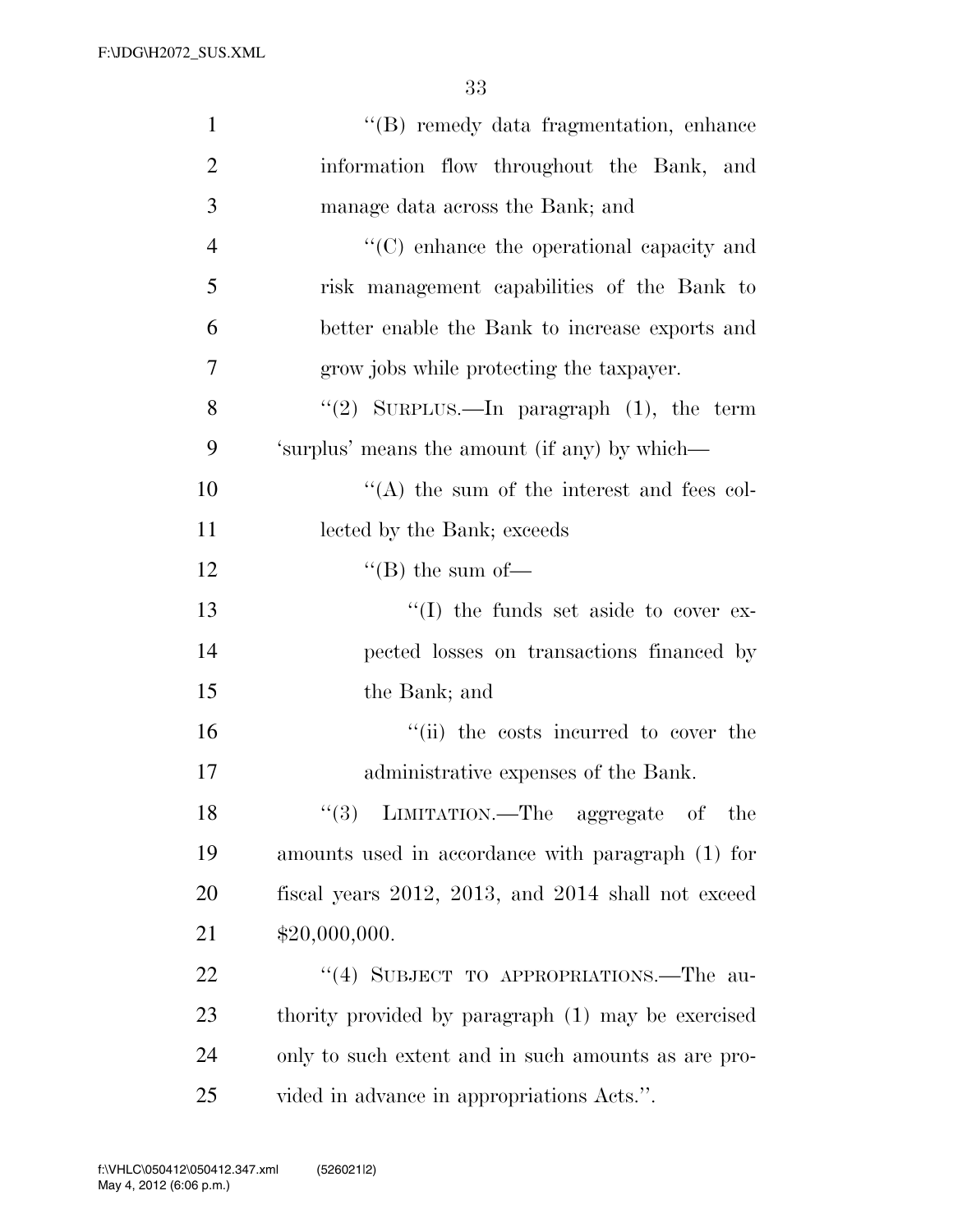**SEC. 20. MODIFICATIONS RELATING TO THE ADVISORY COMMITTEE.** 

 (a) REPRESENTATION OF THE TEXTILE INDUS- TRY.—Section 3(d)(1)(B) of the Export-Import Bank Act 5 of 1945 (12 U.S.C.  $635a(d)(1)(B)$ ) is amended by striking ''and State government'' inserting ''State government, and the textile industry''.

 (b) ACCESS TO BANK PRODUCTS BY THE TEXTILE INDUSTRY.—

 (1) CONSIDERATION BY ADVISORY COM- MITTEE.—Section 3(d) of such Act (12 U.S.C. 635a(d)) is amended by adding at the end the fol-lowing:

 ''(5) In carrying out paragraph (4), the Advisory Committee shall consider ways to promote the financing of Bank transactions for the textile industry, consistent with the requirement that the Bank obtain a reasonable assurance of repayment, and determine ways to—

19  $\langle (A) \rangle$  increase Bank support for the exports of textile components or inputs made in the United States; and

 $\langle$  (B) support the maintenance, promotion and expansion of jobs in the United States that are crit- ical to the manufacture of textile components and inputs.''.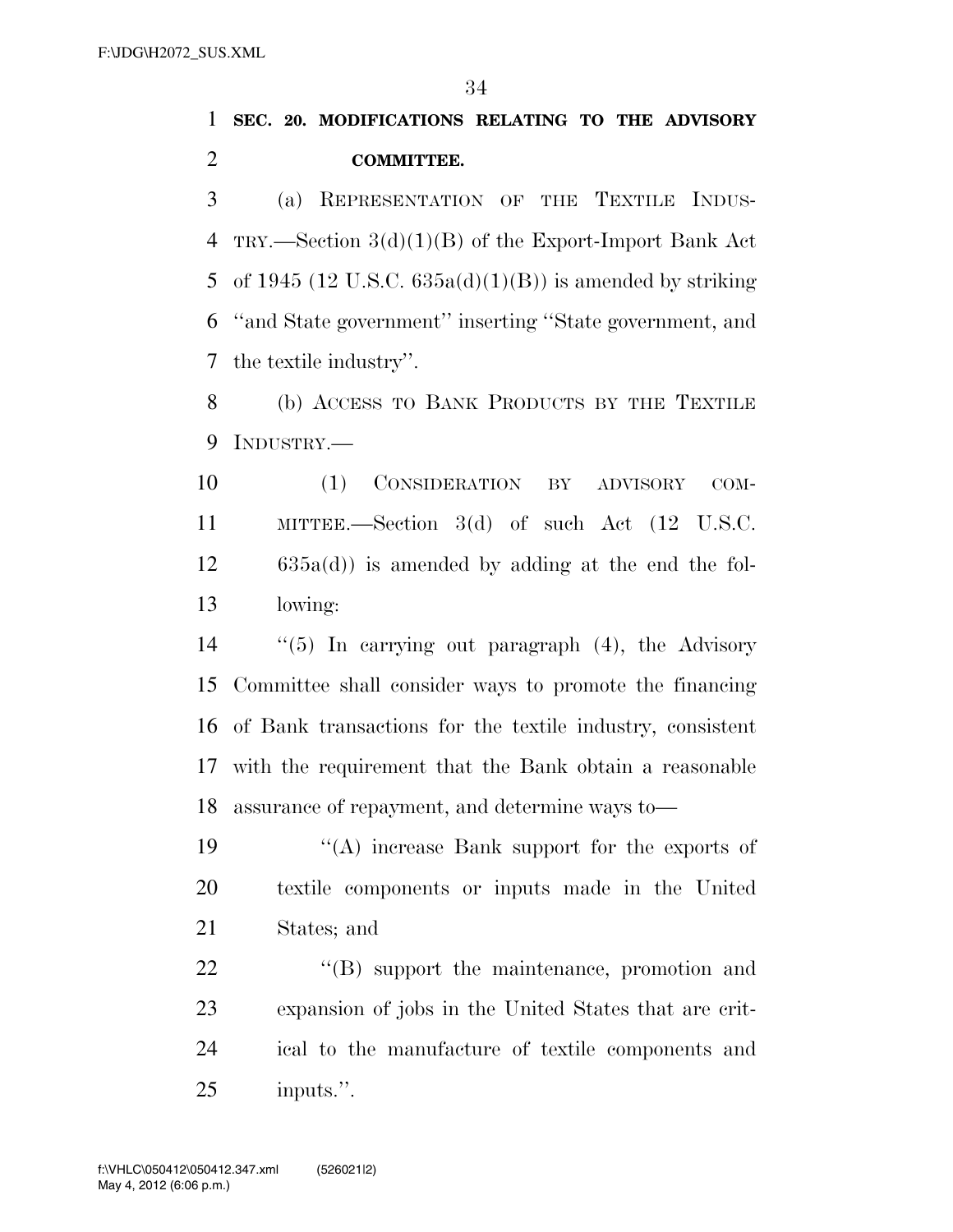(2) ANNUAL REPORT TO CONGRESS ON ADVI- SORY COMMITTEE DETERMINATIONS.—Section 8 of such Act (12 U.S.C. 635g), as amended by sections 6 and 10 of this Act, is amended by adding at the end the following:

 ''(i) ACCESS TO BANK PRODUCTS BY THE TEXTILE INDUSTRY.—The Bank shall include in its annual report to the Congress under subsection (a) of this section a re- port on the determinations made by the Advisory Com-10 mittee under section  $3(d)(5)$  in the year covered by the report.''.

## **SEC. 21. FINANCING FOR GOODS MANUFACTURED IN THE UNITED STATES USED IN GLOBAL TEXTILE AND APPAREL SUPPLY CHAINS.**

 (a) ANALYSIS OF TEXTILE INDUSTRY USE OF BANK PRODUCTS.—The Export-Import Bank of the United States (in this section referred to as the ''Bank'') shall conduct a study of the extent to which the products of- fered by the Bank are available and used by manufactur- ers in the United States that export goods manufactured in the United States used as components in global textile and apparel supply chains. In conducting the study, the Bank shall examine the following:

 (1) Impediments to use of Bank products by such firms.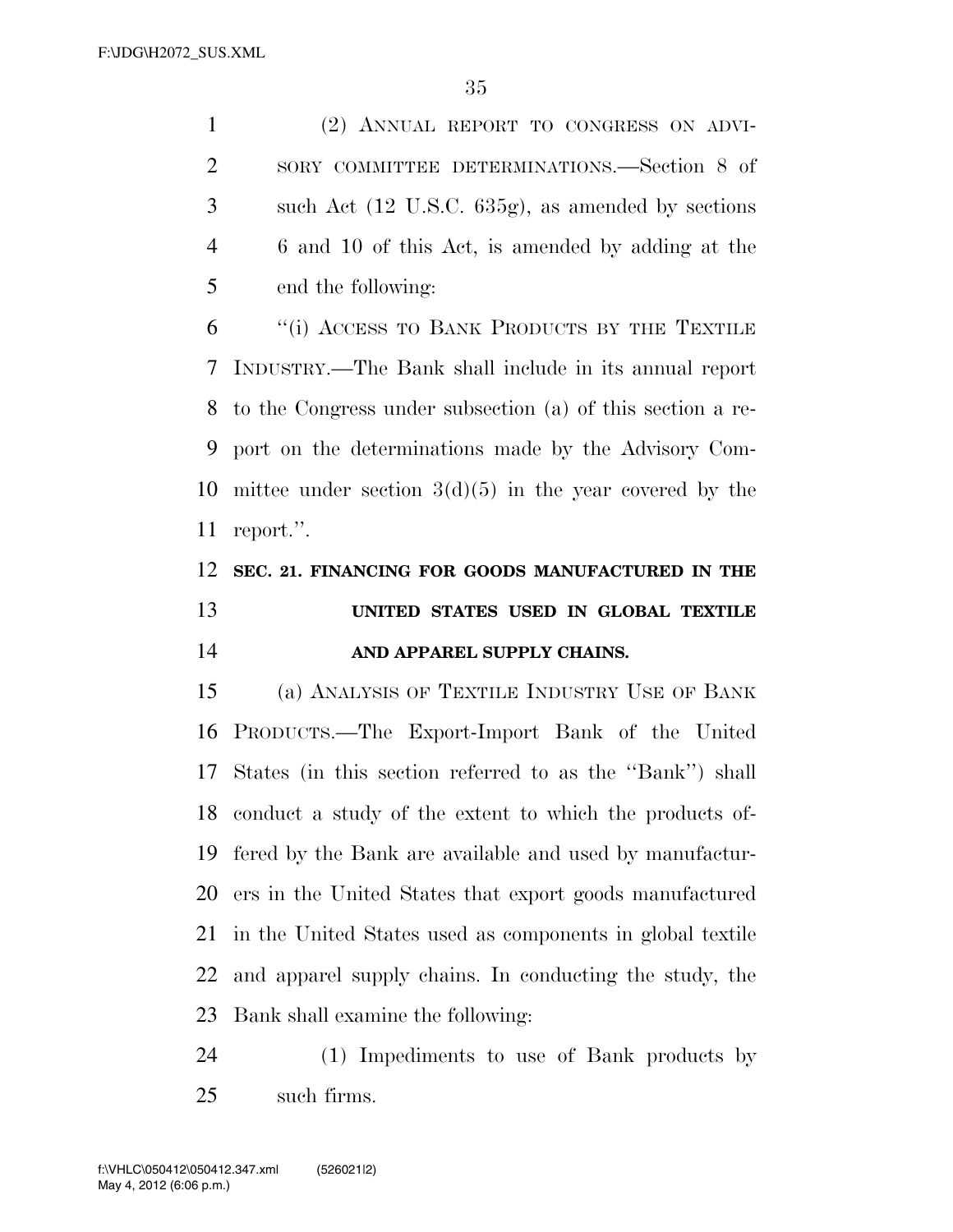(2) The number of jobs in the United States that are supported by the export of such component parts and the degree to which access to financing will increase exports. (3) Specific proposals for how the Bank, using its authority and products, could provide the financ- ing, including through risk-sharing with other export credit agencies and other third parties. (4) Ways in which the Bank can take into ac-

 count the full global textile and apparel supply chain—in particular, the ultimate purchase, and ul- timate United States-based purchaser, of the fin- ished good, that would result from the supply chain—in making credit and risk determinations and the creditworthiness of the ultimate purchaser. (5) Proposals for new products the Bank could offer to provide the financing, including— (A) the extent to which the Bank is au-thorized to offer new products;

 (B) the extent to which the Bank would need additional authority to offer the new prod-ucts; and

23 (C) specific proposals for changes in law that would enable the Bank to provide such fi-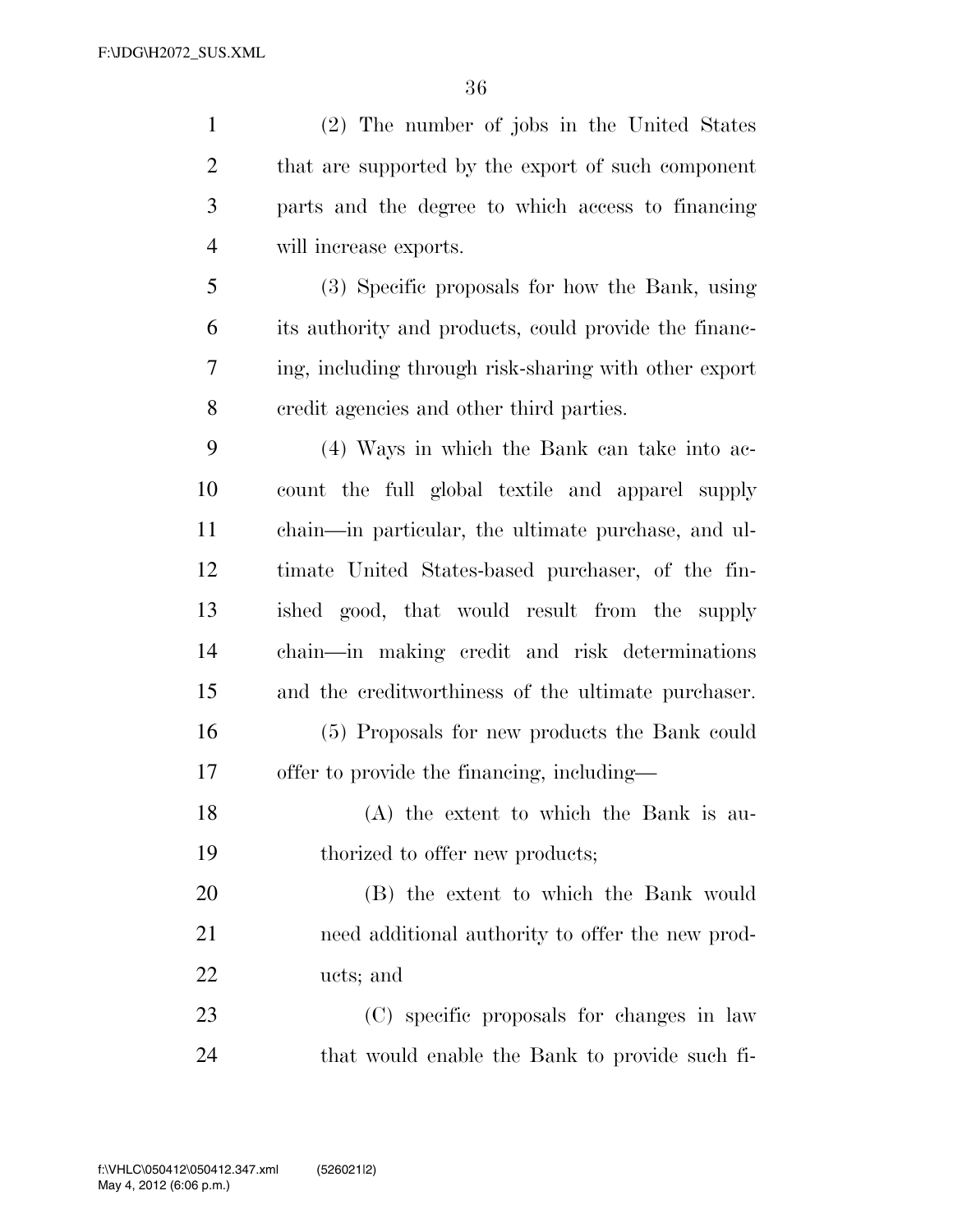nancing in compliance with the credit and risk standards of the Bank.

 (b) REPORT.—Within 180 days after the date of the enactment of this Act, the Bank shall submit to the Con- gress a report that contains the results of the study re-quired by subsection (a).

 (c) ANNUAL REPORTS.—Section 8 of the Export-Im- port Bank Act of 1945 (12 U.S.C. 635g), as amended by 9 sections 6, 10, and  $20(b)(2)$  of this Act, is amended by adding at the end the following:

11 "(j) TEXTILE AND APPAREL SUPPLY CHAIN FINANC- ING.—The Bank shall include in its annual report to the Congress under subsection (a) of this section a description of the success of the Bank in providing effective and rea- sonably priced financing to the United States textile and apparel industry for exports of goods manufactured in the United States that are used as components in global tex- tile and apparel supply chains in the year covered by the report, and steps the Bank has taken to increase the use of Bank products by such firms.''.

#### **SEC. 22. TECHNICAL CORRECTION.**

22 Section  $2(b)(2)(B)(ii)$  of the Export-Import Bank Act 23 of 1945 (12 U.S.C.  $635(b)(2)(B)(ii)$ ) is amended by strik-ing subclauses (I), (IV), and (VII) and by redesignating